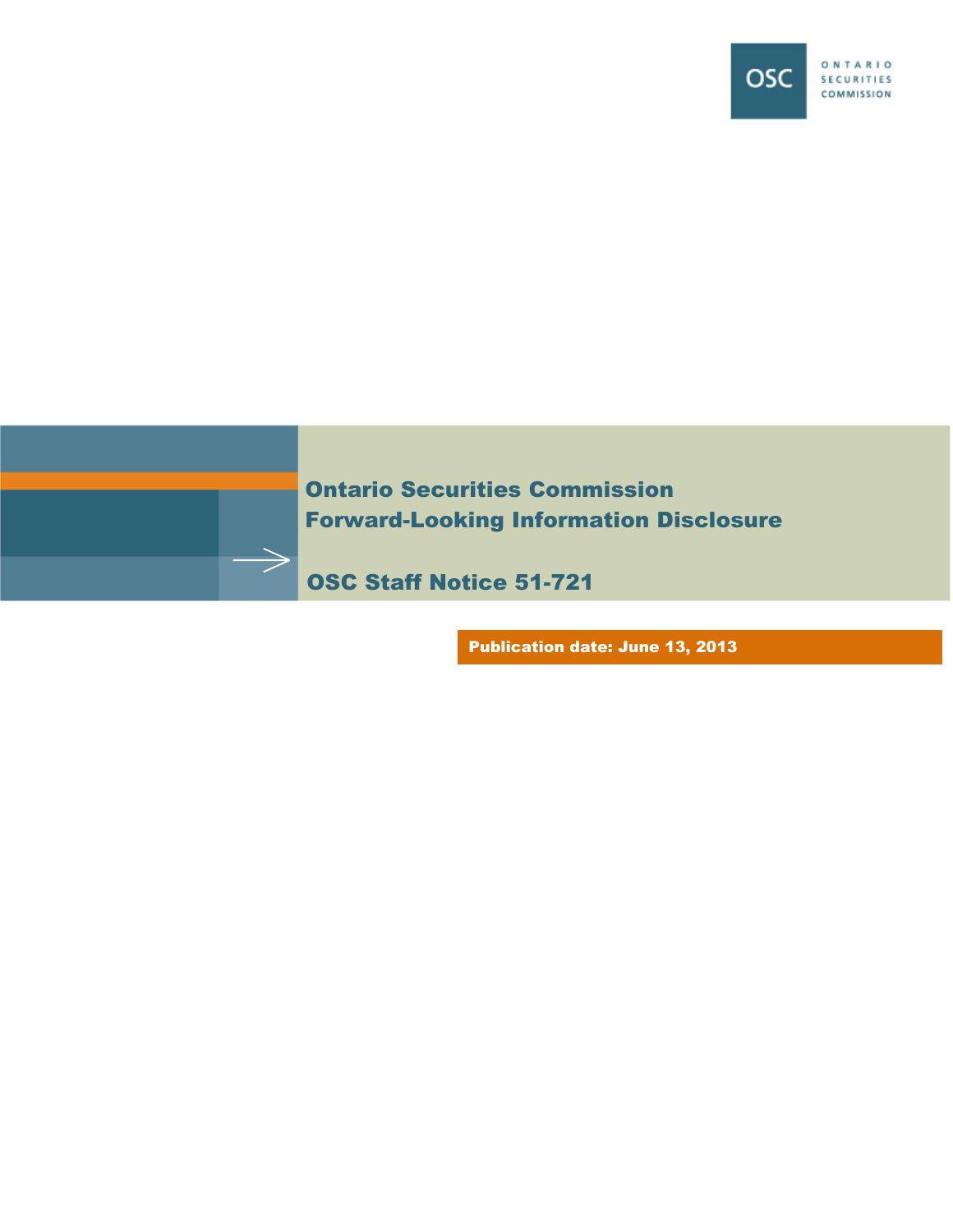# **TABLE OF CONTENTS**

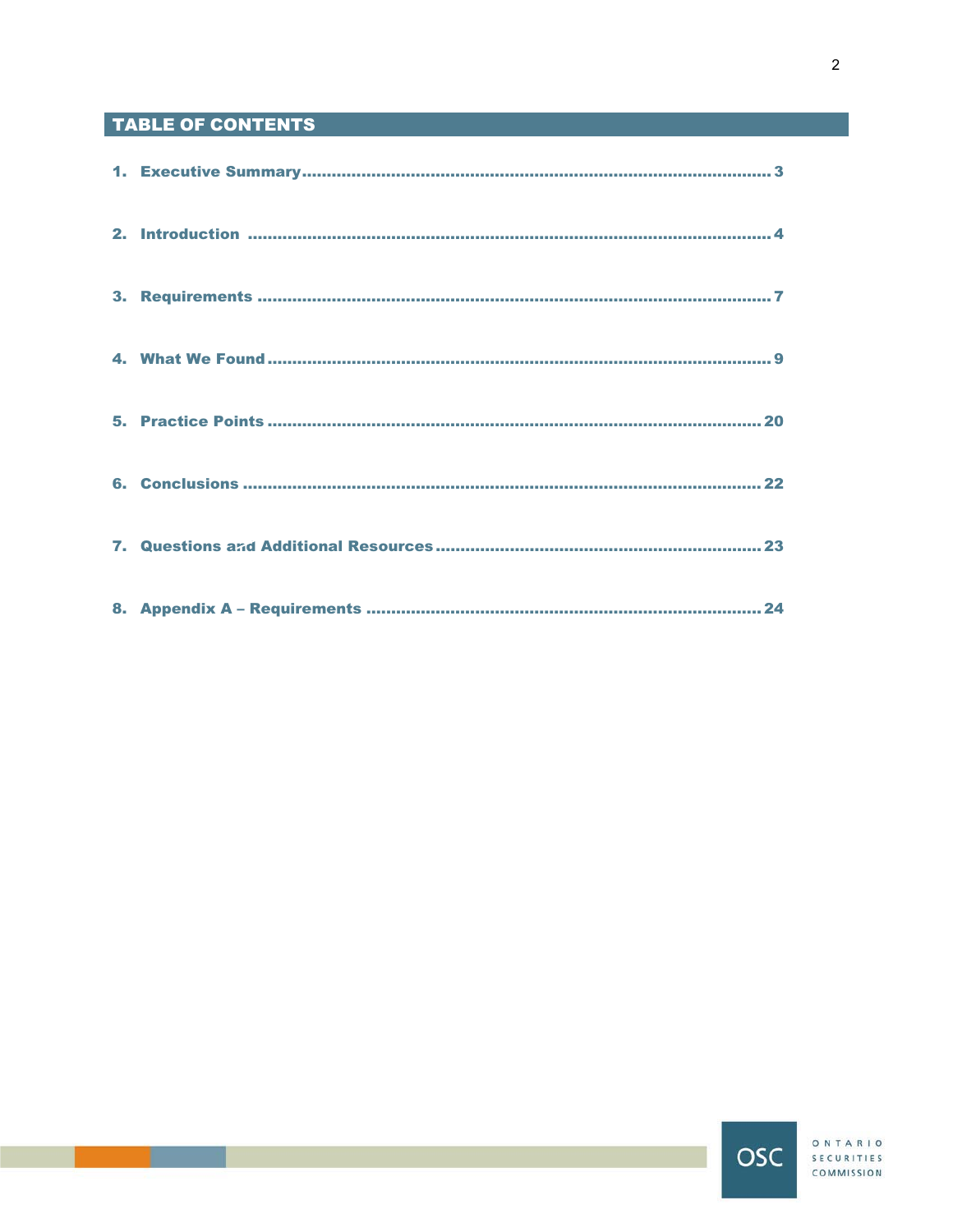## 1. Executive Summary

Forward-looking information ("FLI") is a key area of interest for investors. Investors want transparent and clear disclosure about present and future corporate operations and performance. When prepared properly, FLI can be used to enhance transparency and provide opportunities to increase an investor's understanding of a reporting issuer's business and future prospects. Staff of the Ontario Securities Commission ("we") recognize that FLI is a challenging area. Reporting issuers need to address investors' demands by providing reliable and relevant information. Disclosure must be both useful and understandable. Disclosure should include the most relevant information in a format that investors can understand.

FLI requirements have been in place for several years with the most recent changes coming into effect on December 31, 2007. We note that most reporting issuers include some FLI in either a continuous disclosure ("CD") document, a news release or on their website. We conducted FLI reviews (the "Review") of Ontario reporting issuers from several industries and the issues identified were consistent across all industries. Despite the fact that more than five years have passed since the most recent changes to the requirements, we note that for many reporting issuers there continues to be a need for improvement relating to the quality of the required FLI disclosure.

Our Review identified four common areas where improvement is needed:

- clear identification of FLI
- disclosure of the material factors or assumptions used to develop FLI
- updating previously disclosed FLI
- comparison of actual results to the future oriented financial information (FOFI) or financial outlook previously disclosed

The purpose of the Review was to assess the overall quality of FLI disclosure. This notice provides guidance and examples to assist reporting issuers in preparing FLI.

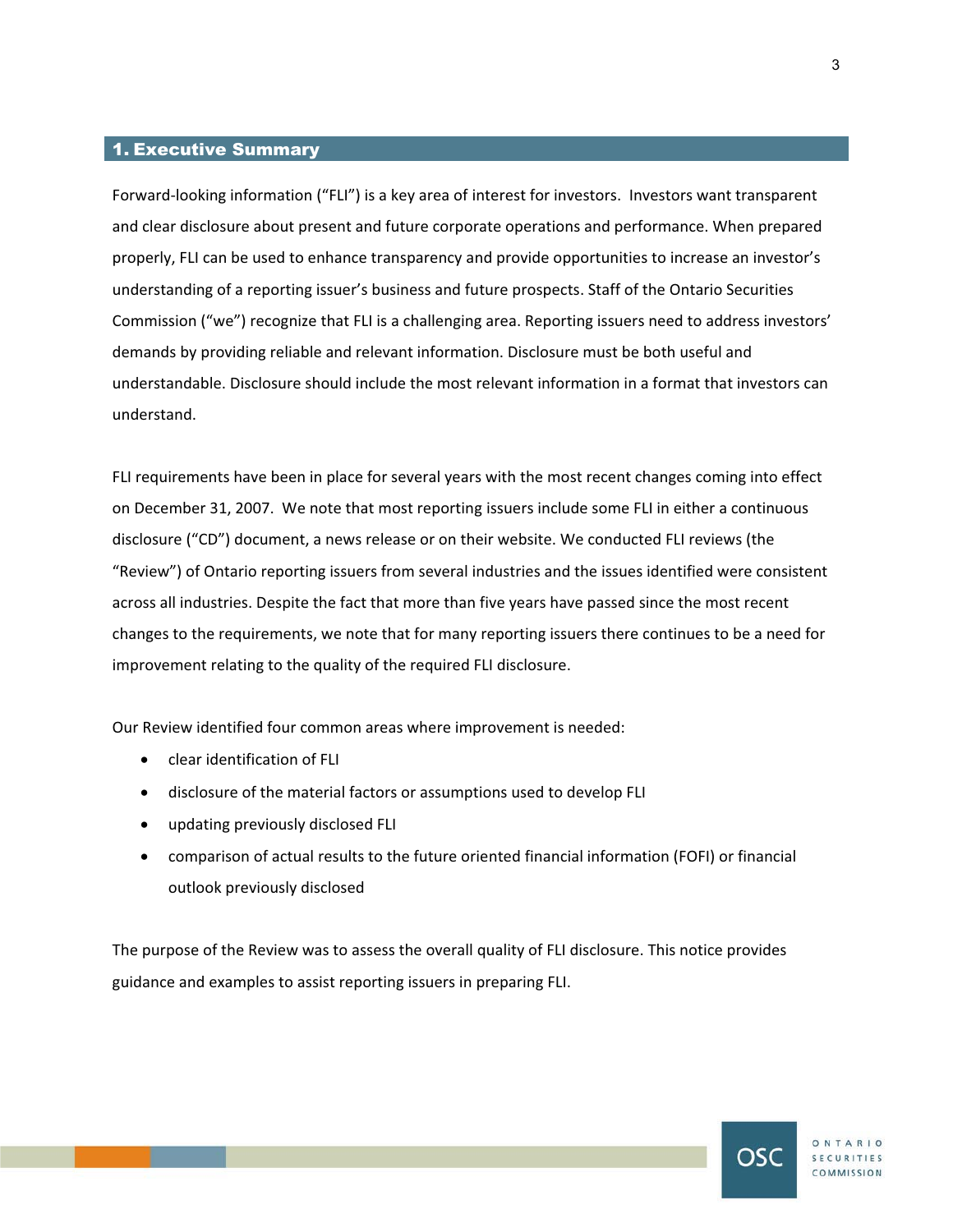## 2. Introduction

FLI is a key area of interest for investors. Investors want transparent and clear disclosure about present and future corporate operations and performance. When prepared properly, FLI can be used to enhance transparency and provide opportunities to increase the investor's understanding of a reporting issuer's business and future prospects. Reporting issuers need to address investors' demands by providing reliable and relevant information in a format that investors can understand.

FLI should provide valuable insight about a reporting issuer's business and how that reporting issuer intends to attain its corporate objectives and targets. Clear, specific and relevant information allows investors to better understand the performance of a reporting issuer, enabling investors to make effective and efficient decisions in the capital markets.

Many reporting issuers find incorporating key performance indicators ("KPIs") into FLI disclosure provides investors with valuable and meaningful information about their company. Ongoing disclosure of KPIs demonstrates how a reporting issuer is progressing toward its objectives and targets. KPIs should be relevant and meaningful. Examples of KPIs include:

- customer retention
- capital expenditures
- same store sales
- exploration success rate

The purpose of this publication is to assist reporting issuers and management in understanding FLI securities requirements so that they provide more effective and relevant disclosure to investors. This notice:

- clarifies the disclosure requirements related to FLI, including FOFI and financial outlook
- provides disclosure examples
- highlights common areas of non-compliance

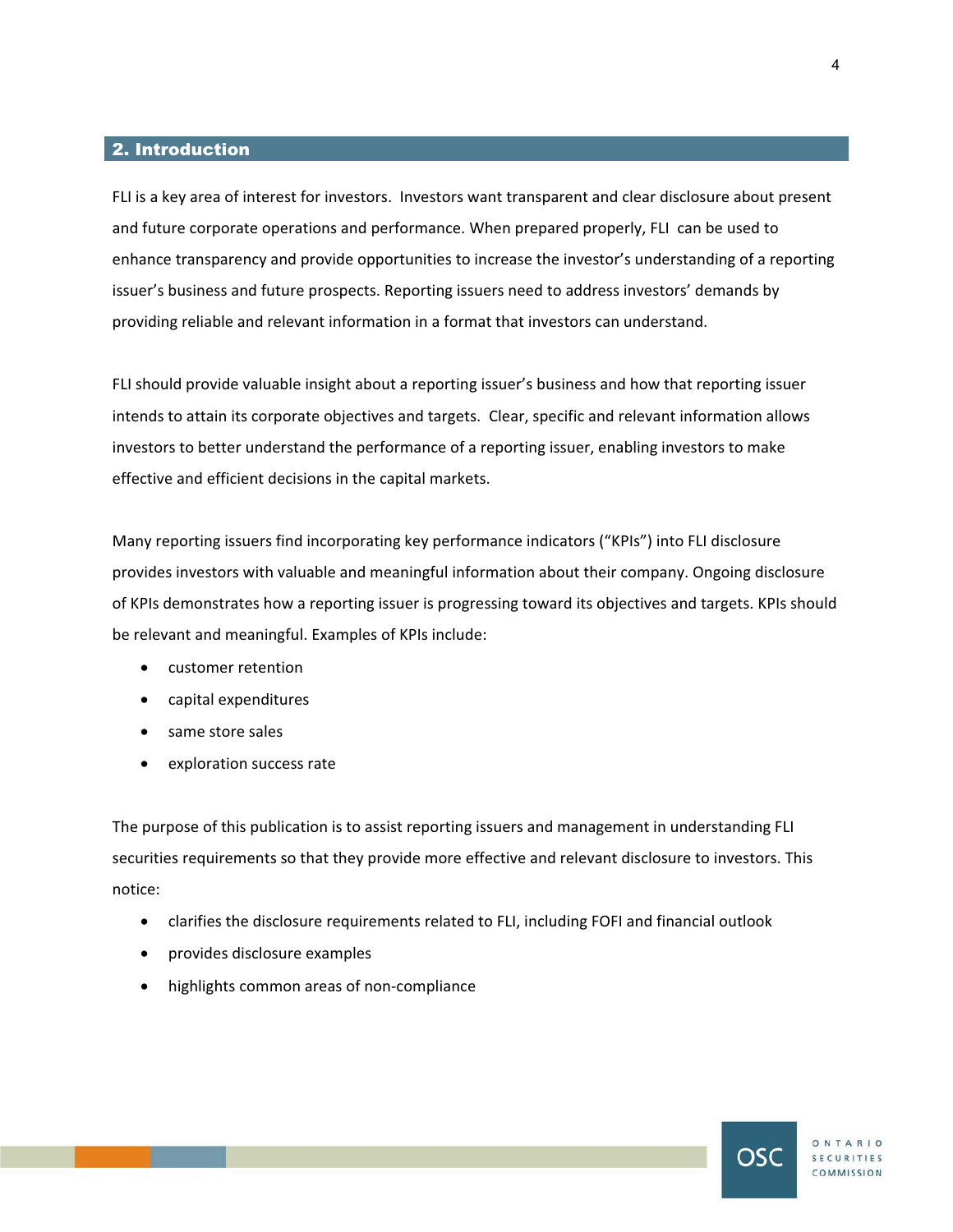We reviewed the disclosure and presentation of FLI for 60 issuers, including FOFI and financial outlook, with a focus on the following main areas:

- clear identification of FLI
- disclosure of material factors and assumptions
- updating previously disclosed FLI (including expected differences)
- comparison of actual results to previously disclosed FOFI or financial outlook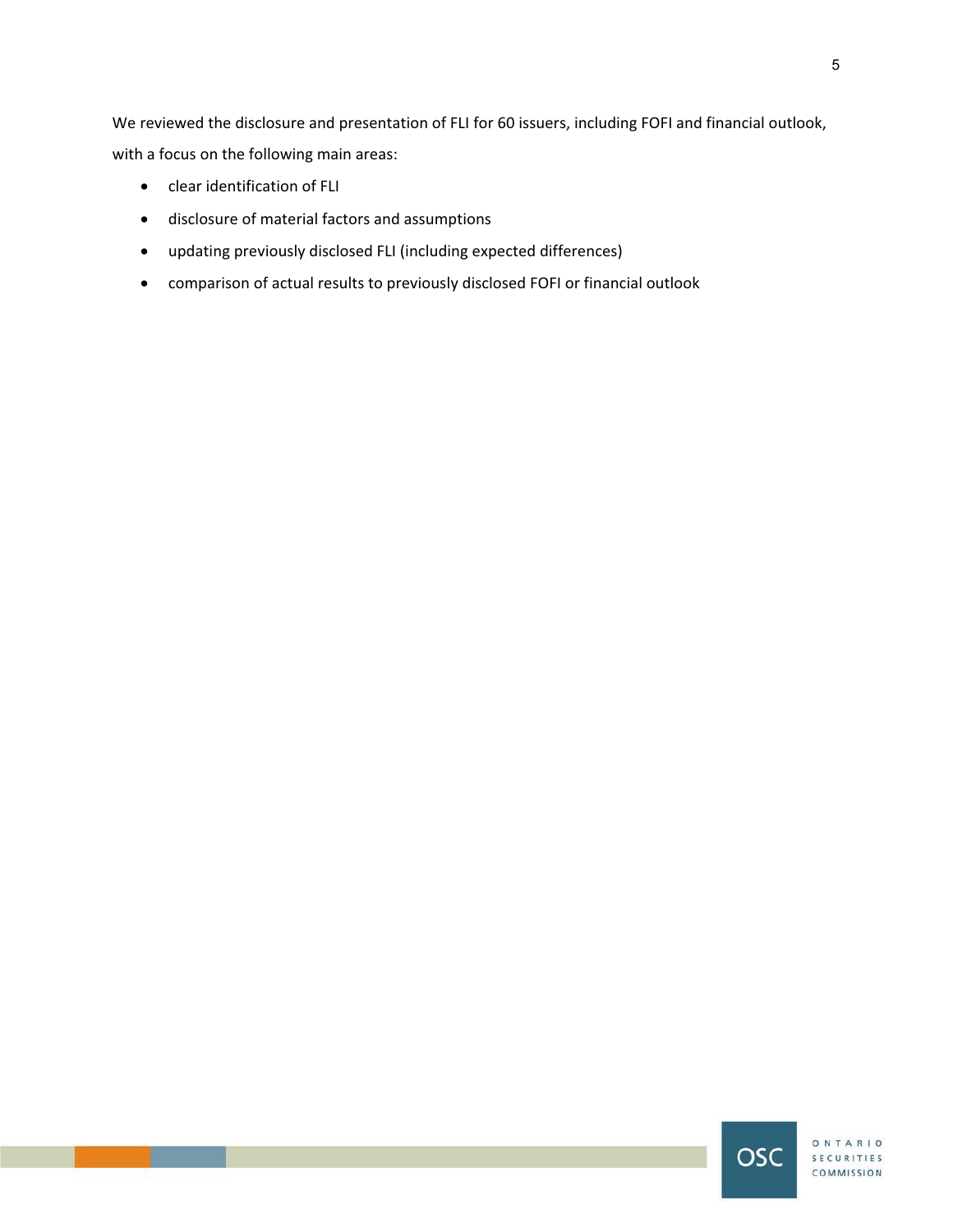#### **What is Forward-Looking Information?**

FLI is disclosure about possible events, conditions or financial performance that is based on assumptions about future economic conditions and courses of action. FLI includes two subcategories dealing with financial information: (a) FOFI and (b) financial outlook. Both FOFI and financial outlook are FLI about prospective financial performance, financial position or cash flows, based on assumptions about future economic conditions and courses of action. The difference between FOFI and financial outlook is the format in which the financial information is presented. In the case of FOFI, the information is presented in the format of a historical financial statement. Examples are provided in the chart below.





SECURITIES COMMISSION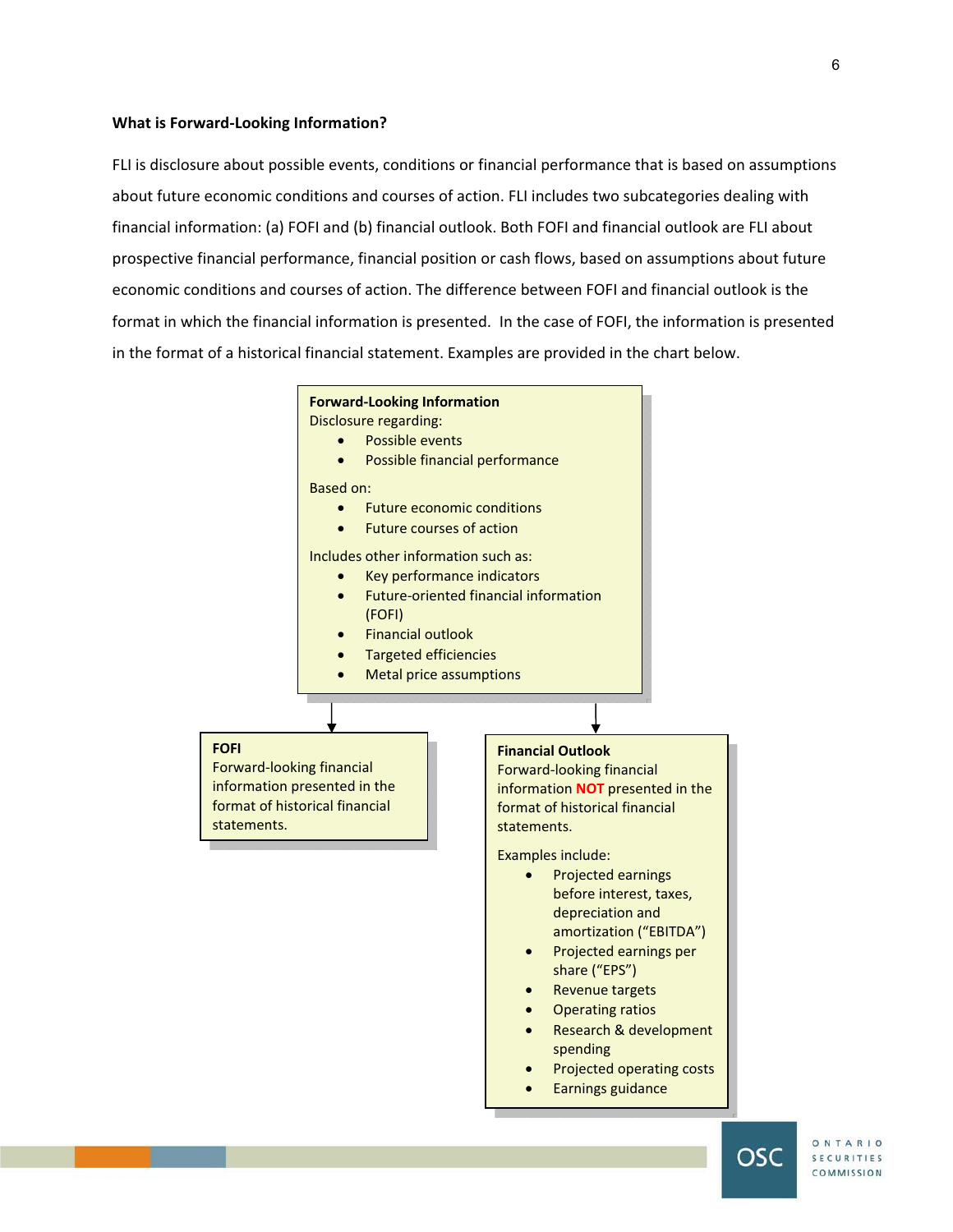## 3. Requirements

Disclosure of FLI is not mandatory for reporting issuers. However, we recognize that many reporting issuers provide FLI, generally, in news releases, management's discussion and analysis ("MD&A"), annual information forms, marketing materials or on their website. FLI is by definition likely to be less reliable than historical information because it is based on management's best judgment and assumptions on how future trends will impact their business. As such, it is important that FLI be clearly identified so that readers understand the limitation of this information, are not confused and don't treat FLI as historical information. Further, it is critical that readers understand the basis on which the FLI was determined. This basis must be reasonable. In addition, material risk factors and related assumptions used to develop the FLI must accompany the disclosure. In determining what constitutes a "reasonable basis" for FLI, a reporting issuer should consider the reasonableness of the assumptions underlying the FLI and the process followed in preparing and reviewing the FLI. Updates on FLI help investors understand how actual results are reasonably likely to differ materially from previously disclosed FLI and how the reporting issuer is progressing towards the achievement of its disclosed targets and objectives.

The disclosure of FLI is subject to securities requirements under National Instrument 51-102 *Continuous*  Disclosure Obligations (NI 51-102)<sup>1</sup>, irrespective of where FLI is located within a document or the nature of the document where FLI is disclosed. Therefore, the rules apply regardless of whether FLI is on a website, in a news release or in the MD&A. The requirements can be divided in two parts: (a) requirements relating to the initial disclosure of FLI, and (b) requirements relating to the ongoing obligations to update, compare to actual results and, if appropriate, withdraw previously disclosed FLI. We have summarized these requirements in Appendix A *Requirements*.

#### **Exceptions**

 $\overline{\phantom{a}}$ 

#### *Oral statements*

The rules do not apply to FLI presented orally. However, if oral statements containing FLI are transcribed, for example, if the issuer transcribes the quarterly conference call with analysts where management of a reporting issuer discusses their results, these statements would be subject to the requirements under NI 51-102.

<sup>1</sup> Part 4A -*Forward-Looking Information*, Part 4B – *FOFI and Financial Outlook* and Section 5.8 – *Disclosure Relating to Previously Disclosed Material Forward-Looking Information.*

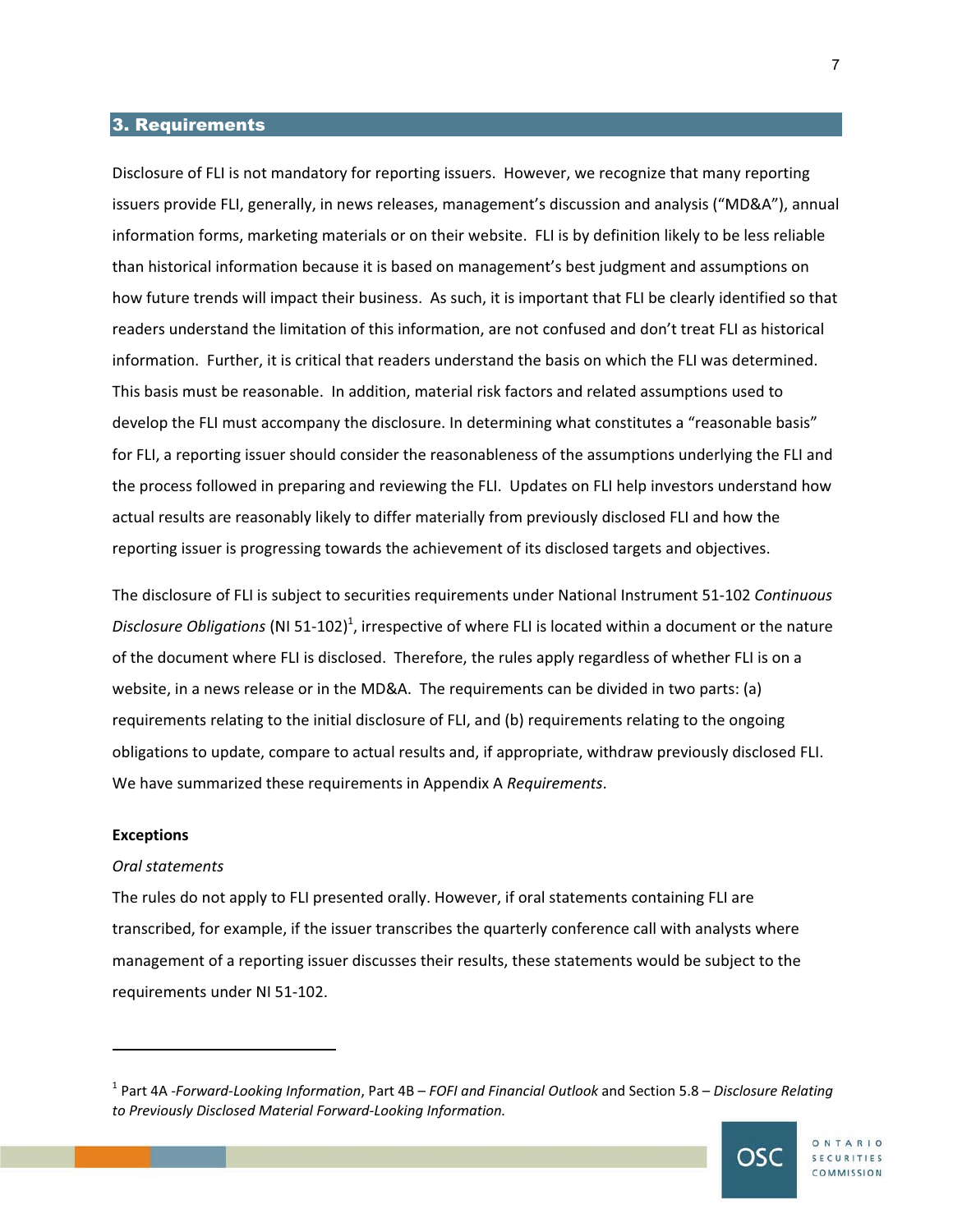#### *Disclosure for Oil and Gas Activities or for Mineral Projects*

Part 4B and section 5.8 of NI 51-102 do not apply to disclosure of FOFI or financial outlook subject to requirements in National Instrument 51-101 *Standards of Disclosure for Oil and Gas Activities* or National Instrument 43-101 *Standards of Disclosure for Mineral Projects*. This disclosure is still subject to the requirements under Part 4A of NI 51-102, including identifying FLI, stating material factors and assumptions used, and providing the required disclaimers and cautionary language. We note that frequently, scientific and technical information about a mineral project includes or is based on FLI. Examples of FLI include metal price assumptions, cash flow forecasts, projected capital and operating costs, metal or mineral recoveries, mine life and production rates, and other assumptions used in preliminary economic assessments, pre-feasibility studies, and feasibility studies.

## **Update and withdrawal**

-

Updating or notification that FLI is being withdrawn must be included in the MD&A or in a news release. Section 5.8 of NI 51-102 provides flexibility to allow the updated information to be included in a news release as long as it is filed prior to the MD&A. In this case, the MD&A must refer to the news release to satisfy the requirements. The disclosure and discussion of material differences between actual results and previously disclosed FOFI or financial outlook must be included in the MD&A; including this information in a news release instead of the MD&A is not permitted.

## **Audit Committee and Board of Directors**

Section 5.5 of NI 51-102 requires the annual and interim MD&A to be approved by the board of directors before being filed<sup>2</sup> and National Instrument 52-110 *Audit Committees* requires that an audit committee review an issuer's financial statements, MD&A, and interim and annual profit or loss press releases before a reporting issuer publicly discloses this information. This includes FLI included in the MD&A or in a press release.

The audit committee and board of directors' role in the oversight of FLI helps ensure the dissemination of timely and transparent information to investors. As such, the audit committee and board of directors should consider reviewing and approving the initial FLI disclosure, determining whether updates are required, questioning management on the assumptions being used to develop FLI, and approving the targets before they are disclosed publicly.

 $^{2}$  The approval of the interim MD&A by the board of directors may be delegated to the audit committee.

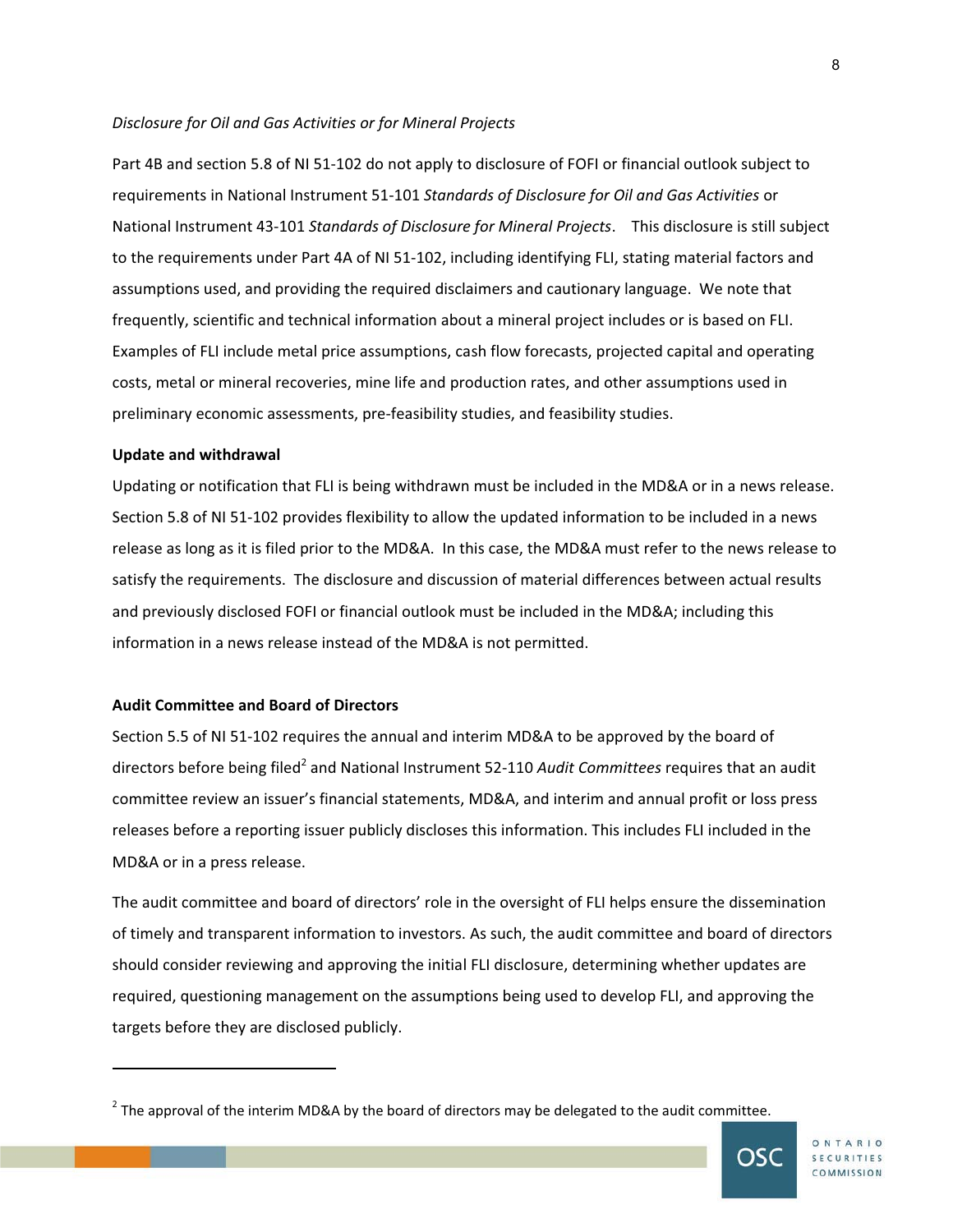## 4. What We Found

In our review of 60 reporting issuers we identified four common areas where improvement is needed:

- clear identification of FLI
- material factors and assumptions
- updating previously disclosed FLI
- comparison of actual results to previously disclosed FOFI or financial outlook

To help reporting issuers improve their disclosure, in this section we provide examples of frequently identified boilerplate/non-compliant disclosure, along with suggestions to improve disclosure with entity-specific compliant FLI.





document. However, our review revealed that only 47% of reporting issuers clearly identified entityspecific FLI.

As indicated previously in this notice, it is important that FLI be clearly identified so that readers are not confused and treat it as historical information. The identification of material FLI in a generic and boilerplate manner does not allow users of the financial information to specifically identify and understand that a forward-looking statement is being provided by the reporting issuer in a document or website.

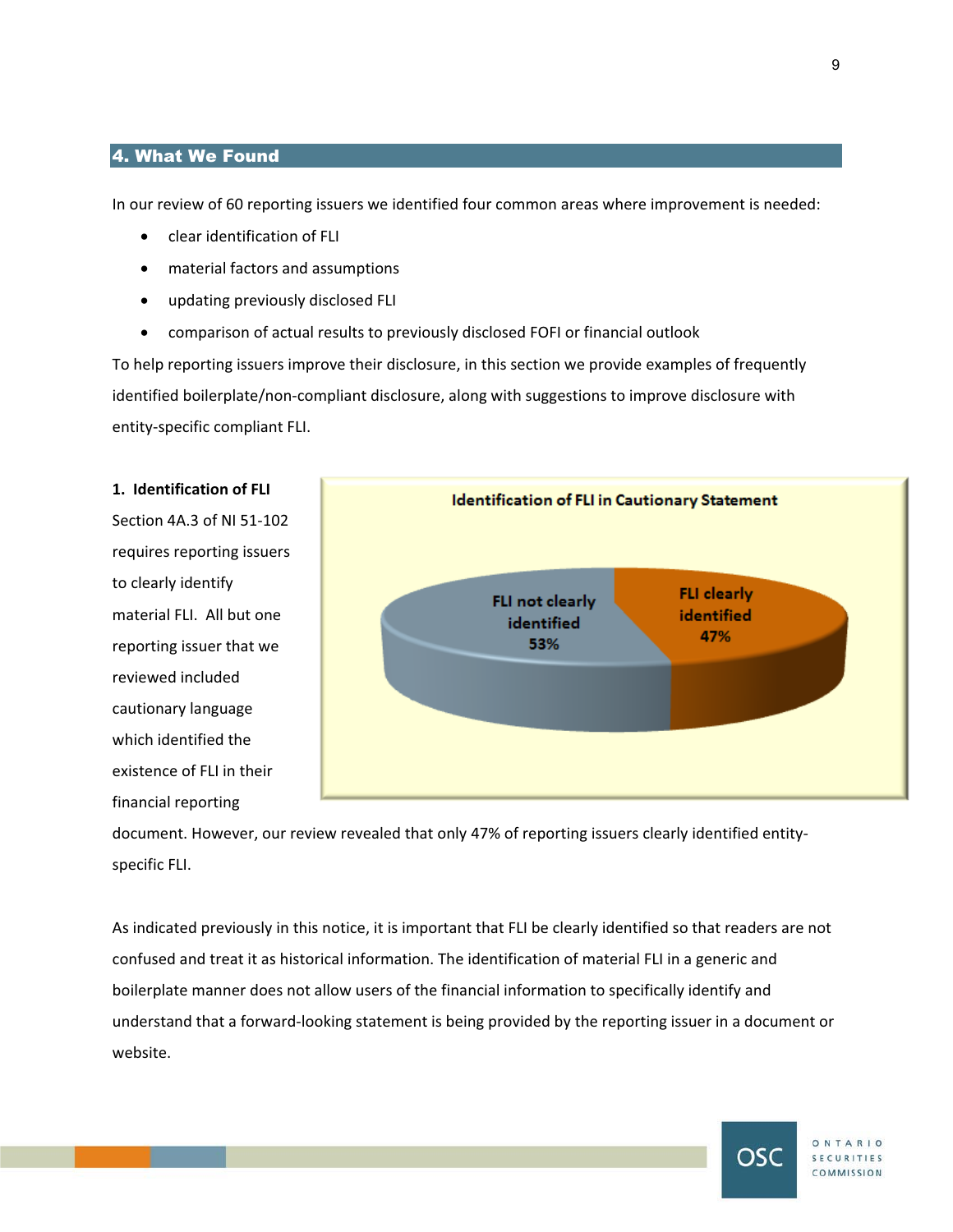#### *Example #1a – Boilerplate disclosure*



**Entity-specific FLI** 

*This document may contain forward-looking statements. Forwardlooking statements are often but not always, identified by words such as "believes", "may", "likely", "plans" or similar words.* 

*This document contains forward-looking statements about expected future events and financial and operating performance of Company ABC…. Annual targets for fiscal 2013 and related assumptions are described in Part 5 "Performance scorecard for fiscal 2012" and Part* 

#### *Example #1a – Entity-specific disclosure*



The boilerplate disclosure in the two examples above does not contain details that clearly identify the FLI relating to the issuer's business. As illustrated in the entity-specific examples, FLI is clearly identified allowing a user of the information to understand that it is FLI that is being disclosed and not historical information.



10

ONTARIO **SECURITIES** COMMISSION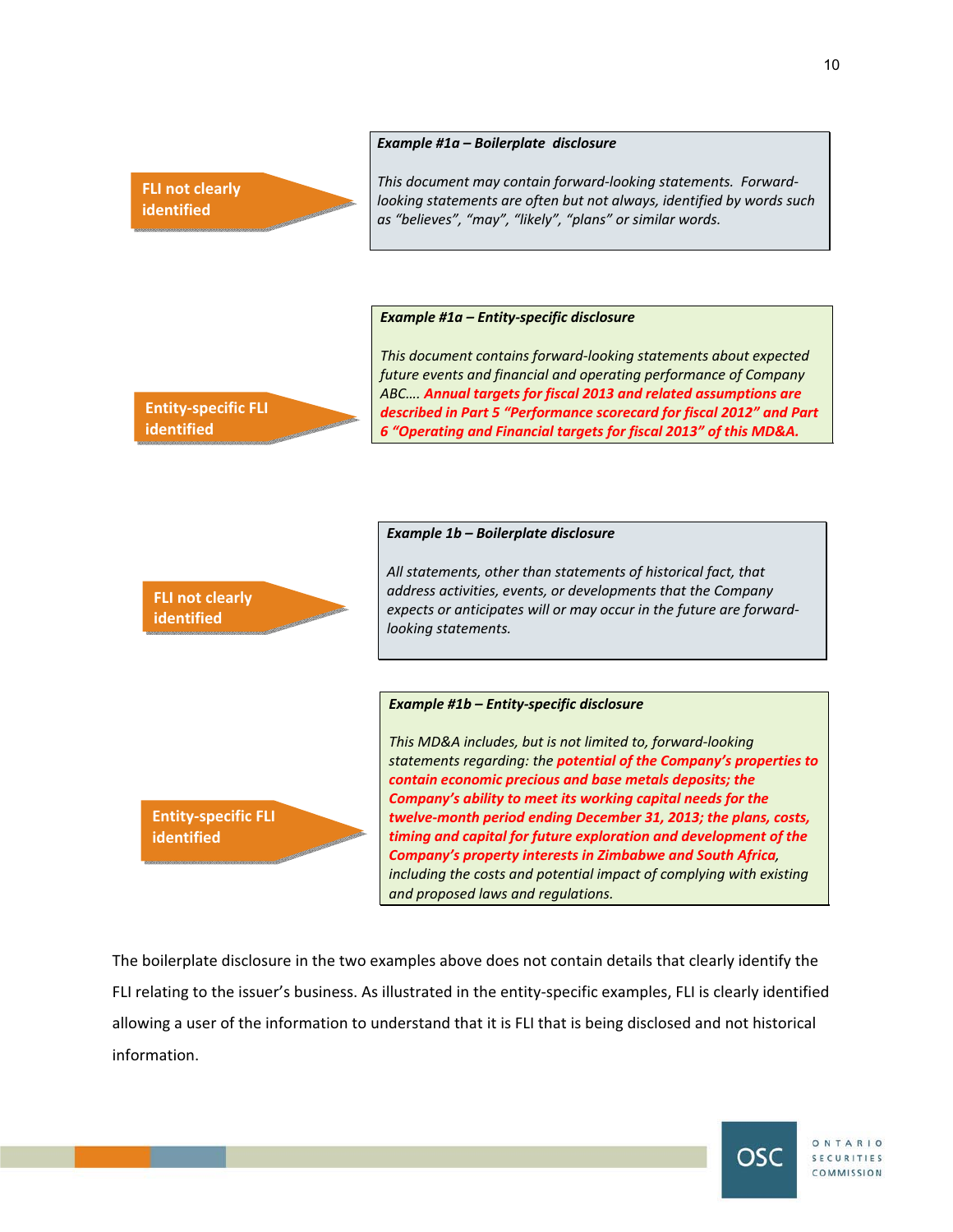#### **2. Material Factors and Assumptions**

Disclosure of specific relevant material factors or assumptions including material risk factors underlying the FLI is necessary for investors to understand how actual results may vary from FLI. Based on our review, 24% of reporting issuers did not disclose any material factors or assumptions used to develop their FLI. In addition, 19% of reporting issuers only provided generic factors and assumptions within the cautionary statement. Reporting issuers should carefully analyze the assumptions that underlie FLI. Assumptions should be reasonable, supportable and entity-specific. Whenever possible, assumptions should be quantified as this provides valuable information for investors.

Material factors and assumptions must be:

- reasonable
- supportable
- entity-specific
- tied to FLI
- disclosed



The majority of issuers reviewed did not quantify their assumptions. Reporting issuers continue to provide general boilerplate disclosure that does not adequately describe the key assumptions used and how primary risks may impact future performance. Assumptions disclosed are not specific to the reporting issuers' business and do not tie directly to the disclosure being provided. Example 2a below, is a common example where assumptions supporting the sales target were not provided.

**No assumptions provided**

#### *Example #2a – Boilerplate disclosure*

*In fiscal 2013, the Company anticipates meeting the following target:* 

x *Total sales to increase by 5.0% to 6.0%* 

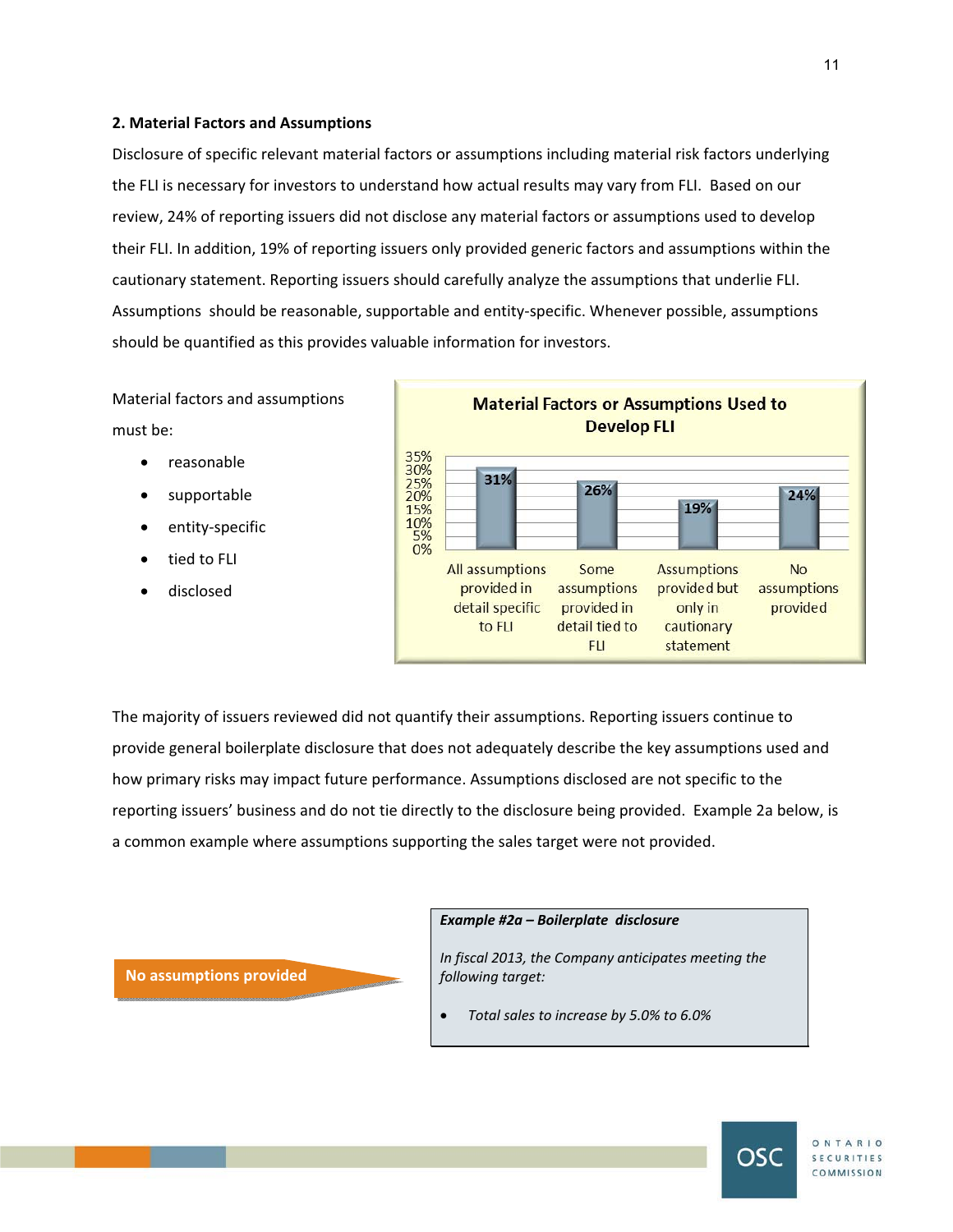A description of key specific risks and uncertainties that may impact a reporting issuer's future performance will assist an investor's understanding of an issuer's business and will lead to better reporting. This is illustrated in the entity-specific example below. General risk factors and assumptions provide investors with limited information and do not provide insight on how they relate to and impact the FLI being disclosed.



In example 2b (boilerplate disclosure), the reporting issuer has provided targets for the fiscal year but has not provided assumptions that support the FLI provided. The statement about the issuer achieving synergies does not help an investor understand how these synergies will help the issuer attain EBITDA of \$125 million for segment #1.

**No assumptions provided**

#### *Example #2b – Boilerplate disclosure*

*The entity expects EBITDA for segment #1 to reach \$125 million by 2014. We expect synergies from the acquisition of EFG Corp.* 

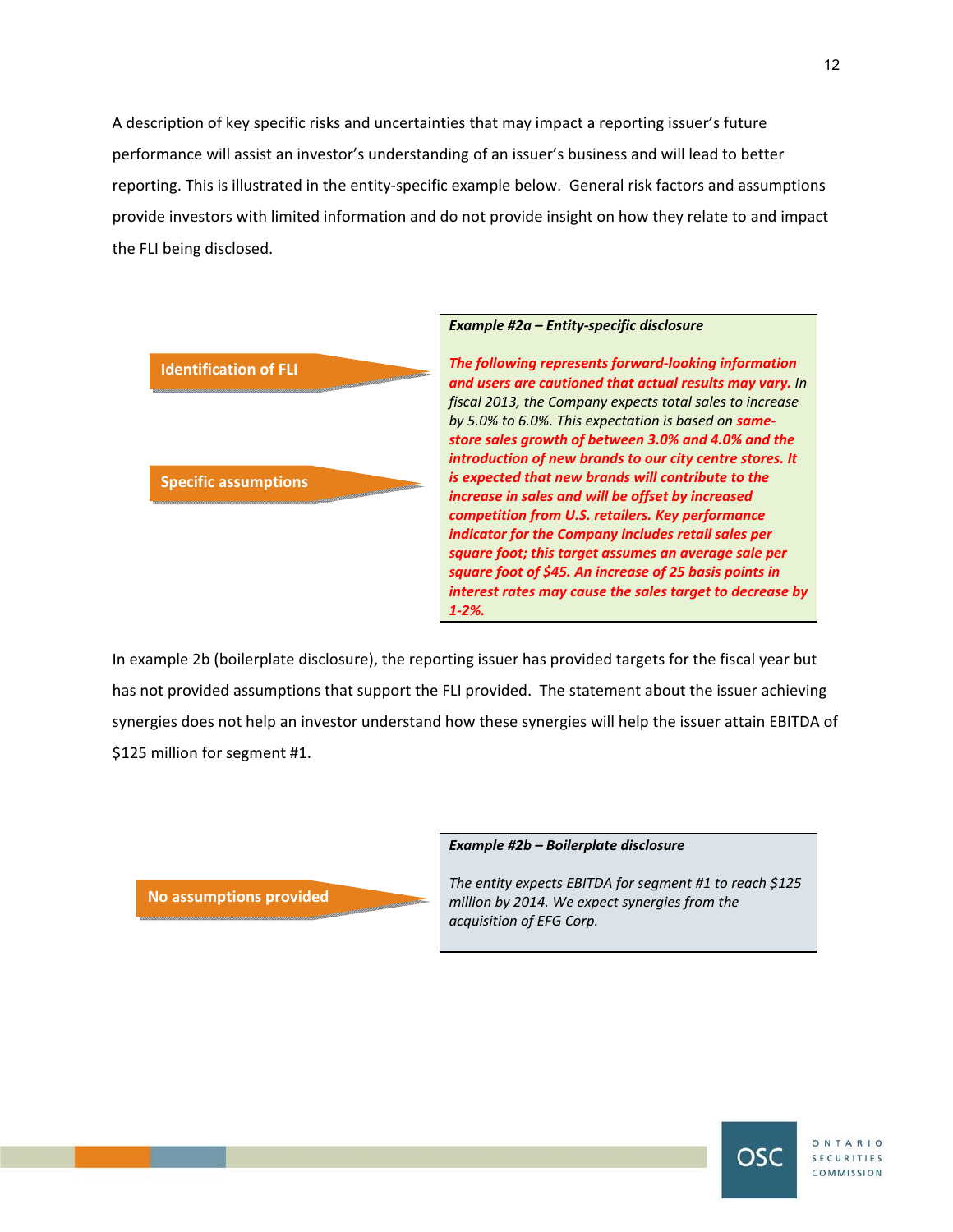The entity-specific example below is an illustration of how a reporting issuer can clearly identify FLI statements and disclose relevant and specific material risk factors and assumptions.

#### *Example #2b – Entity-specific disclosure*

*Certain statements and other information included in this MD&A constitute "forwardlooking information" within the meaning of applicable Canadian securities legislation. Forward-looking statements are typically identified by the words "believe", "expect", "anticipate", "project", "intend", "estimate", "outlook", "focus", "potential", "will", "should", "would", "could" and other similar expressions. … The following table outlines certain significant forward-looking statements contained in this MD&A and provides the material assumptions used to develop such forward-looking statements and material risk factors that could cause actual results to differ materially from the forward looking statements.* 

| <b>FLI statements</b>                                     | <b>Assumptions</b>                                                                                                                                     | <b>Risk Factors</b>                                                                                |  |  |
|-----------------------------------------------------------|--------------------------------------------------------------------------------------------------------------------------------------------------------|----------------------------------------------------------------------------------------------------|--|--|
| Synergies to be achieved on the<br><b>EFG</b> acquisition | ABC's ability to successfully integrate<br>the business of EFG as planned within purchasing efficiencies, expansion<br>expected time frames and costs. | ABC's ability to achieve enhanced<br>in product offerings and a reduction<br>in overhead expenses. |  |  |
| Segment #1 EBITDA to reach                                | Retail business conditions are                                                                                                                         | Retail business conditions are                                                                     |  |  |
| \$125 million by 2014                                     | assumed to be within normal                                                                                                                            | assumed to be within normal                                                                        |  |  |
|                                                           | parameters with respect to prices,                                                                                                                     | parameters with respect to prices,                                                                 |  |  |
|                                                           | margins, product availability, and                                                                                                                     | margins, product availability, and                                                                 |  |  |
|                                                           | supplier agreements for our major                                                                                                                      | supplier agreements for our major                                                                  |  |  |
|                                                           | products.                                                                                                                                              | products.                                                                                          |  |  |
|                                                           | ABC's ability to identify suitable                                                                                                                     | ABC's ability to integrate                                                                         |  |  |
|                                                           | candidates for acquisitions and                                                                                                                        | acquisitions, including its ability to                                                             |  |  |
|                                                           | negotiate acceptable terms.                                                                                                                            | achieve efficiencies as planned.                                                                   |  |  |
|                                                           | ABC's ability to implement its                                                                                                                         |                                                                                                    |  |  |
|                                                           | standards, controls, procedures and                                                                                                                    |                                                                                                    |  |  |
|                                                           | policies at the acquired business to                                                                                                                   |                                                                                                    |  |  |
|                                                           | realize the expected synergies.                                                                                                                        |                                                                                                    |  |  |

## **Identification of FLI**

# **Specific assumptions**

**Material risk factors provided**





OSC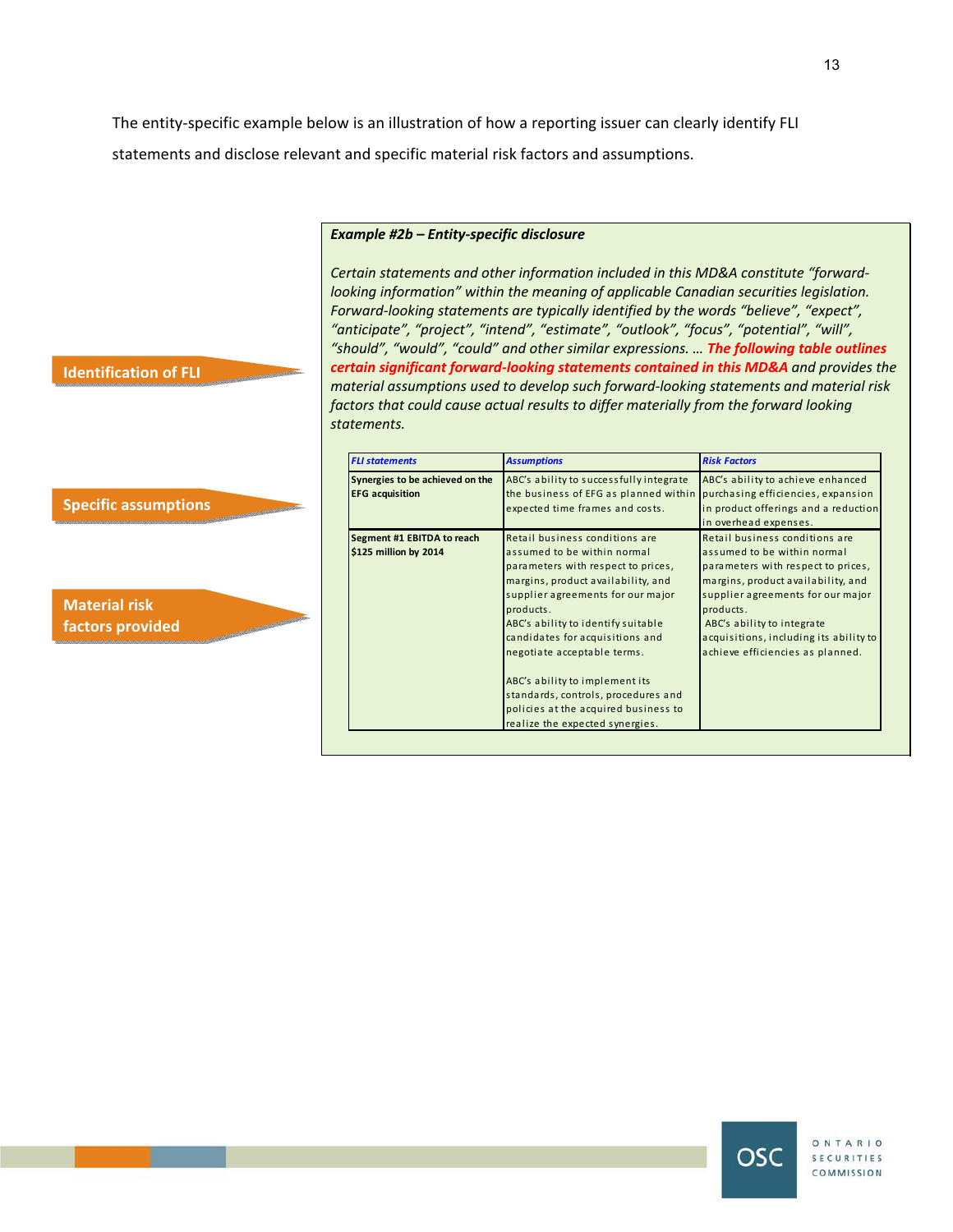#### **3. Updating previously disclosed FLI**

A reporting issuer is required under Section 5.8 of NI 51-102 to discuss in the MD&A or in a press release, events and circumstances that are reasonably likely to cause actual results to differ materially from previously disclosed FLI. The expected differences must also be disclosed. For example, economic and market events may cause actual results to differ materially from previously disclosed material FLI.



Forty percent of reporting issuers reviewed did not disclose the events and circumstances impacting their previously reported FLI that occurred during the period. Overall, only 36% of reporting issuers included a quantified discussion of events and circumstances that are reasonably likely to cause actual results to differ materially from previously reported FLI. Failure to provide disclosure of material differences in events and circumstances prevents investors from assessing how well the reporting issuer is progressing towards the achievement of its disclosed targets and objectives. For example, updated quantified data that relates to factors and assumptions that may impact the future performance of the issuer will clarify how and why these changes may impact future performance; this will lead to a clearer understanding of events and circumstances that occurred in the business environment in which the reporting issuer operates.



#### *Example #3a – Boilerplate disclosure*

*Gold production target for 2013 has been increased to 70,000 to 80,000 gold ounces.* 



ONTARIO SECURITIES COMMISSION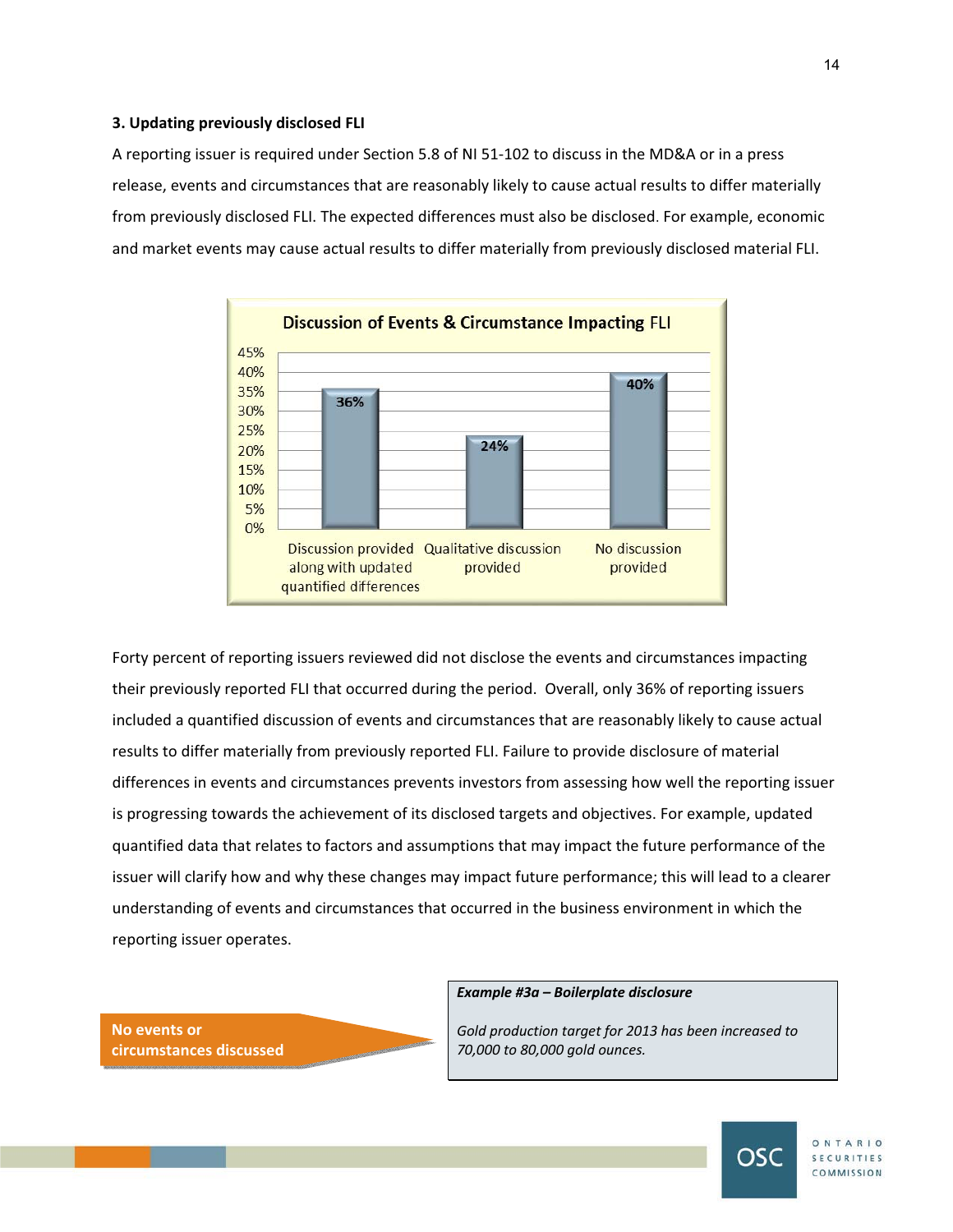In example 3a (boilerplate disclosure), the reporting issuer did not disclose events or circumstances that occurred during the period and how they impact previously disclosed FLI. Simply providing an update of previously disclosed FLI without the data that relates to the underlying factors and assumptions provides no insight on why and how the target has changed.

# **Updated FLI Events and circumstances discussed Updated assumptions**

#### *Example #3a – Entity-specific disclosure*

*Gold production was originally anticipated to be in the range of 40,000 to 50,000 gold ounces for 2013. Given the recent developments in Q2, the target for 2013 has increased to 70,000 to 80,000 gold ounces. The expansion and development of ABC mine was completed at the end of Q2 and will be contributing to the increased production. It is expected that weekly production will increase by approximately 1,400 ounces. The Company is in the process of hiring additional engineering staff to support the increased production. If we are unable to hire qualified personnel, the target may only increase to 60,000 to 70,000 gold ounces.*

In the example above, the reporting issuer provides a discussion of the event that occurred during the period and the impact it has on the original target. Updated assumptions and risks are also included, which provides investors greater insight on the issuer's future performance.

Finally, we have included two examples on the following pages illustrating different approaches on how reporting issuers can clearly identify FLI and update previously disclosed FLI by explaining why the original assumptions changed with supporting numbers. Using tables is an effective approach to clearly communicate FLI and update the information.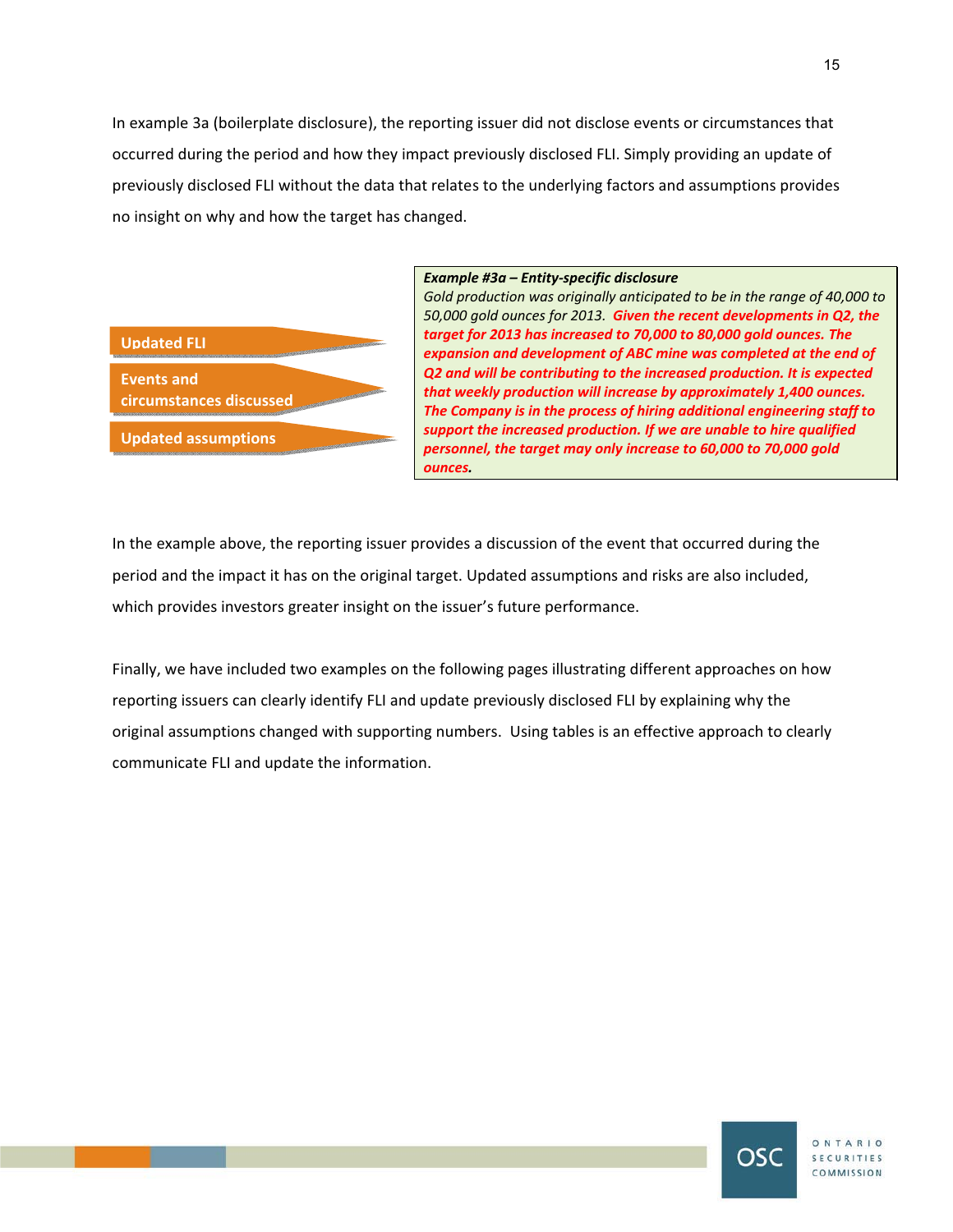## *Example #3b* **–** *Entity-specific disclosure*

#### *2013 Second-Quarter Guidance Update*

*The discussion in this section is qualified in its entirety by the cautionary language regarding forward-looking statements found in section 1 of the MD&A.* 

*The Company's 2013 targets and assumptions were originally announced on February 28, 2013, in the Company's annual 2012 financial results news release and accompanying investor conference call and webcast. The Company has revised its guidance for the full year as follows:* 

|                                                               |                      | Revised guidance for 2013 and<br>expected change from 2012<br>results | Original targets for 2013 and<br>expected change from 2012<br>results | Guidance change                                     |  |
|---------------------------------------------------------------|----------------------|-----------------------------------------------------------------------|-----------------------------------------------------------------------|-----------------------------------------------------|--|
|                                                               | Consolidated         |                                                                       |                                                                       |                                                     |  |
|                                                               | <b>Revenues</b>      | \$5.4 to \$5.55 billion                                               | \$5.35 to \$5.5 billion                                               | Increase top and bottom                             |  |
| <b>Identification of FLI</b>                                  |                      | 2 to 5%                                                               | 2 to 5%                                                               | of range by \$50 million                            |  |
| <b>CONTRACTORS</b>                                            |                      | \$1.95 to \$2.03 billion                                              | \$1.9 to \$2.0 billion                                                | Increase top of range by                            |  |
|                                                               | EBITDA               | 2 to 6%                                                               | 1 to 6%                                                               | \$30 million and bottom<br>of range by \$50 million |  |
|                                                               | $EPS - basic$        | \$2.75 to \$3.20                                                      | \$2.75 to \$3.20                                                      | No change                                           |  |
|                                                               |                      | 0 to 8%                                                               | 0 to 8%                                                               |                                                     |  |
|                                                               | Capital expenditures | Approx. \$900 million                                                 | Approx. \$800 million                                                 | Increase of \$100 million                           |  |
|                                                               |                      | 5%                                                                    |                                                                       |                                                     |  |
|                                                               |                      |                                                                       |                                                                       |                                                     |  |
|                                                               |                      | Segment A                                                             |                                                                       |                                                     |  |
| <b>FLI updated</b><br><b>STATISTICS</b> IN THE REAL PROPERTY. | Revenue              | \$2.9 to \$3.0 billion                                                | \$2.9 to \$3.0 billion                                                | No change                                           |  |
|                                                               |                      | 4 to 7%                                                               | 4 to 7%                                                               |                                                     |  |
|                                                               | EBITDA               | $$1.2$ to $$1.25$ billion                                             | $$1.15$ to $$1.2$ billion                                             | Increase top and bottom                             |  |
|                                                               |                      | 9 to 13%                                                              | 4 to 9%                                                               | of range by \$50 million                            |  |
|                                                               | Segment B            |                                                                       |                                                                       |                                                     |  |
|                                                               | <b>Revenue</b>       | \$2. to \$2.550 billion                                               | \$2.45 to \$2.5 billion                                               | Increase top and bottom                             |  |
|                                                               |                      | 0 to 3%                                                               | 0 to 3%                                                               | of range by \$50 million                            |  |
|                                                               | EBITDA               | \$0.75 to \$0.78 billion                                              | \$0.78 to \$0.8 billion                                               | Decrease top of range by                            |  |
|                                                               |                      | $(5)$ to $(2)$ %                                                      | $(6)$ to 1%                                                           | \$20 million                                        |  |

| <b>Assumptions for 2013 original targets</b>                                                                                                                                                                                                                                                         | Result to date or expectation for full year                                                                                                                                                                                                                                                                                                         |
|------------------------------------------------------------------------------------------------------------------------------------------------------------------------------------------------------------------------------------------------------------------------------------------------------|-----------------------------------------------------------------------------------------------------------------------------------------------------------------------------------------------------------------------------------------------------------------------------------------------------------------------------------------------------|
| Segment B revenue growth greater than<br>product #1 revenue declines due to<br>continued retail expansion and upgrades<br>supporting our distribution network. Product<br>#1 revenue declines reflect continued<br>erosion in our main market in Central<br>Canada as increased competition arrives. | Confirmed by results in the first six months of<br>2013. Segment B revenue increased by 9% year over<br>year, which exceeded the aggregate 6% year-over-<br>year decline in product #1 revenues.                                                                                                                                                    |
| Continued decline in pricing of product #1                                                                                                                                                                                                                                                           | Product #1 revenues continued to decline due to<br>retail price competition and unfavourable<br>weather during the quarter. Product #1 revenues<br>decreased year over year by 6.0% in the first half of<br>2013.                                                                                                                                   |
| Between \$20 and \$30 million in restructuring<br>costs to support several operating and<br>capital efficiency initiatives.                                                                                                                                                                          | Different initiatives expected to impact<br>restructuring costs are currently estimated at<br>approximately \$40 million for the full year.<br>Restructuring costs of \$15 million were recorded in<br>the first half of 2013, of which \$10 million was for<br>employee-related initiatives and \$5 million was<br>related to sale of real estate. |
|                                                                                                                                                                                                                                                                                                      |                                                                                                                                                                                                                                                                                                                                                     |



ONTARIO SECURITIES COMMISSION

**Updated assumptions** 

.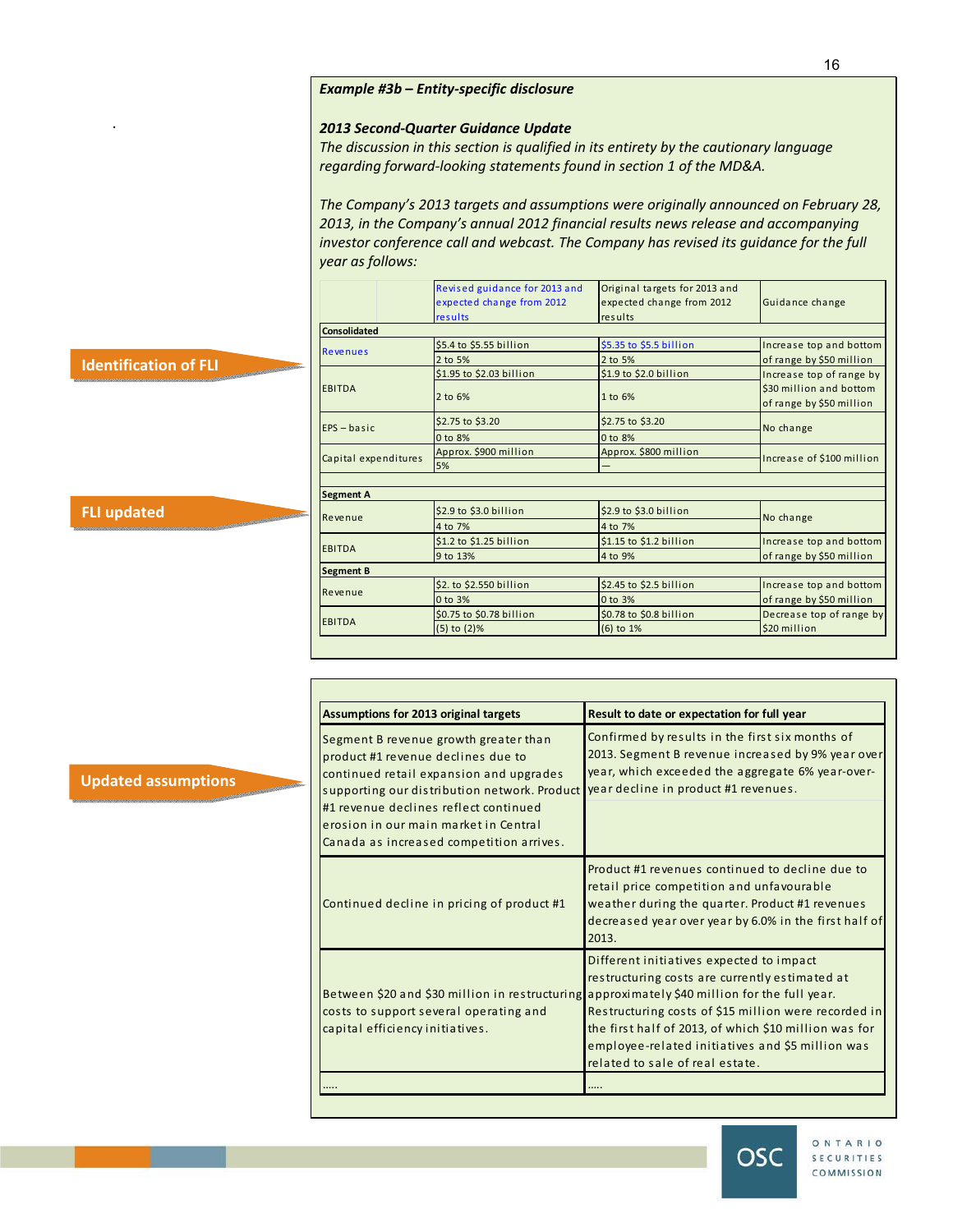## *Example #3c – Entity-specific disclosure*

#### *2013 Financial Assumptions*

*In the 2012 annual MD&A, the Company previously provided assumptions for 2013 which included capital expenditures estimated to range from \$525 million to \$550 million (discussed further in Section 3.5, Liquidity and Capital Resources). The Company expects its tax rate to be in the 23% to 28% range (discussed further in Section 2.9, Other Income Items). The 2013 pension contributions were estimated to be between \$55 million and \$70 million (discussed further in Section 3.9, Commitments and Future Trends). Undue reliance should not be placed on these assumptions and other forward-looking information.* 

#### *2013 Third-Quarter Guidance*

*The Company has updated the following assumptions: Capital expenditures are currently estimated to be \$605 million in 2013. This increase includes the purchase of additional vehicles and our ability to complete our planned capital program. We estimate our aggregate defined benefit pension contributions to equal approximately \$55 million in 2013, and in the range of \$70 million to \$85 million in each of the subsequent three or four years.*

**Updated assumptions** 

**Previously disclosed** 

**assumptions** 

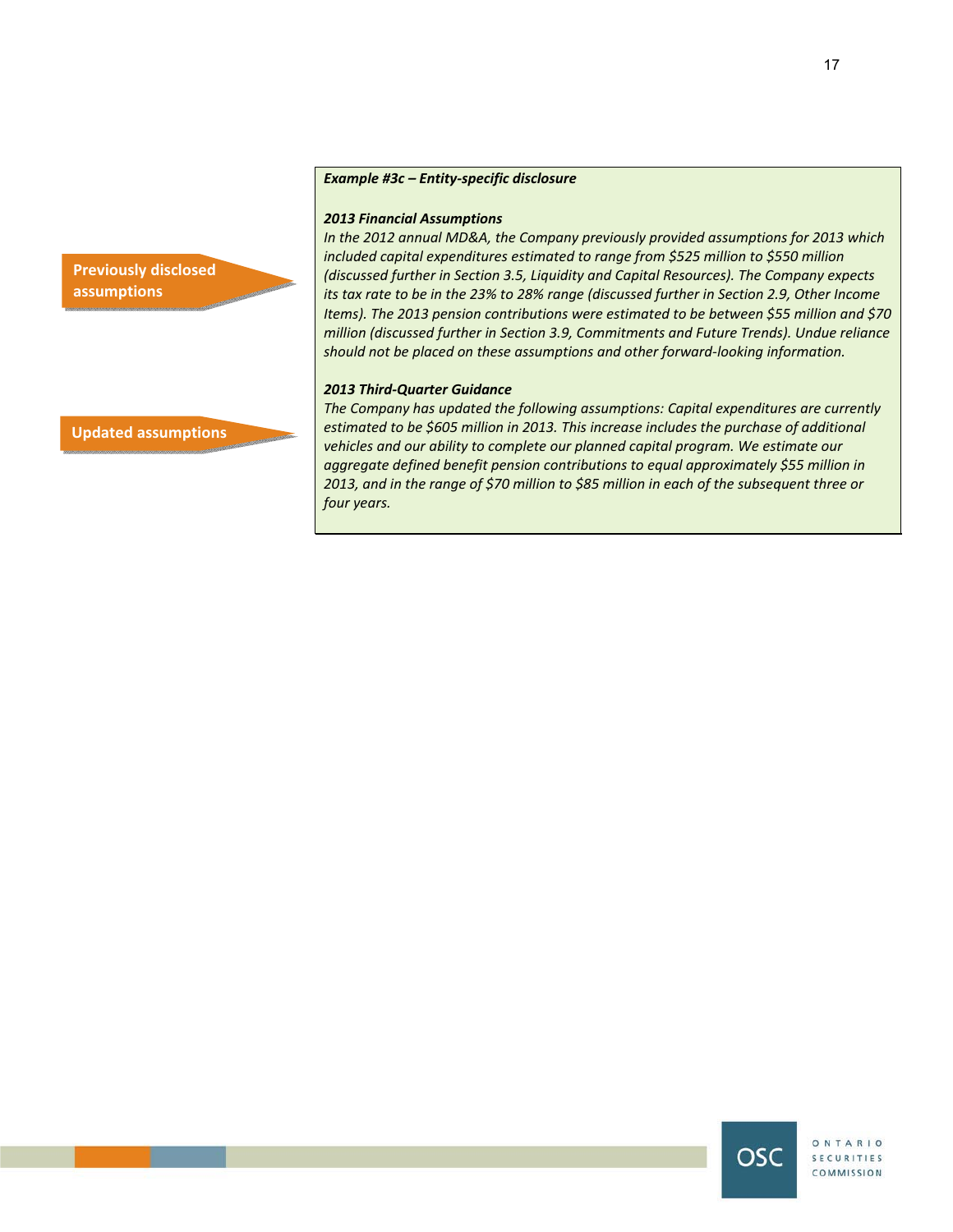## **4. Comparison of actual results vs. FOFI and Financial Outlook in MD&A**

The comparison of actual results to previously disclosed FOFI and financial outlook is important for investors in their assessment of the effectiveness of management and of the current and future business performance of the issuer. Only 33% of reporting issuers reviewed provided this comparison. Under subsection 5.8(4) of NI 51-102, reporting issuers are required to provide such a comparison in the MD&A if actual amounts differ materially from previously disclosed FOFI or financial outlook for that period.



The disclosure in the example below does not provide a comparison between actual results and previously disclosed financial outlook. A comparison of the actual results to the FOFI or financial outlook originally disclosed in previous documents will allow investors the opportunity to assess the reasonableness of previous disclosure and adjust their expectations.

> **No comparison of actual results to financial outlook**

#### *Example #4a – Boilerplate disclosure*

*ABC Company achieved sales growth of 10.5% in 2012 and maintained capital expenditures at \$15 million.*

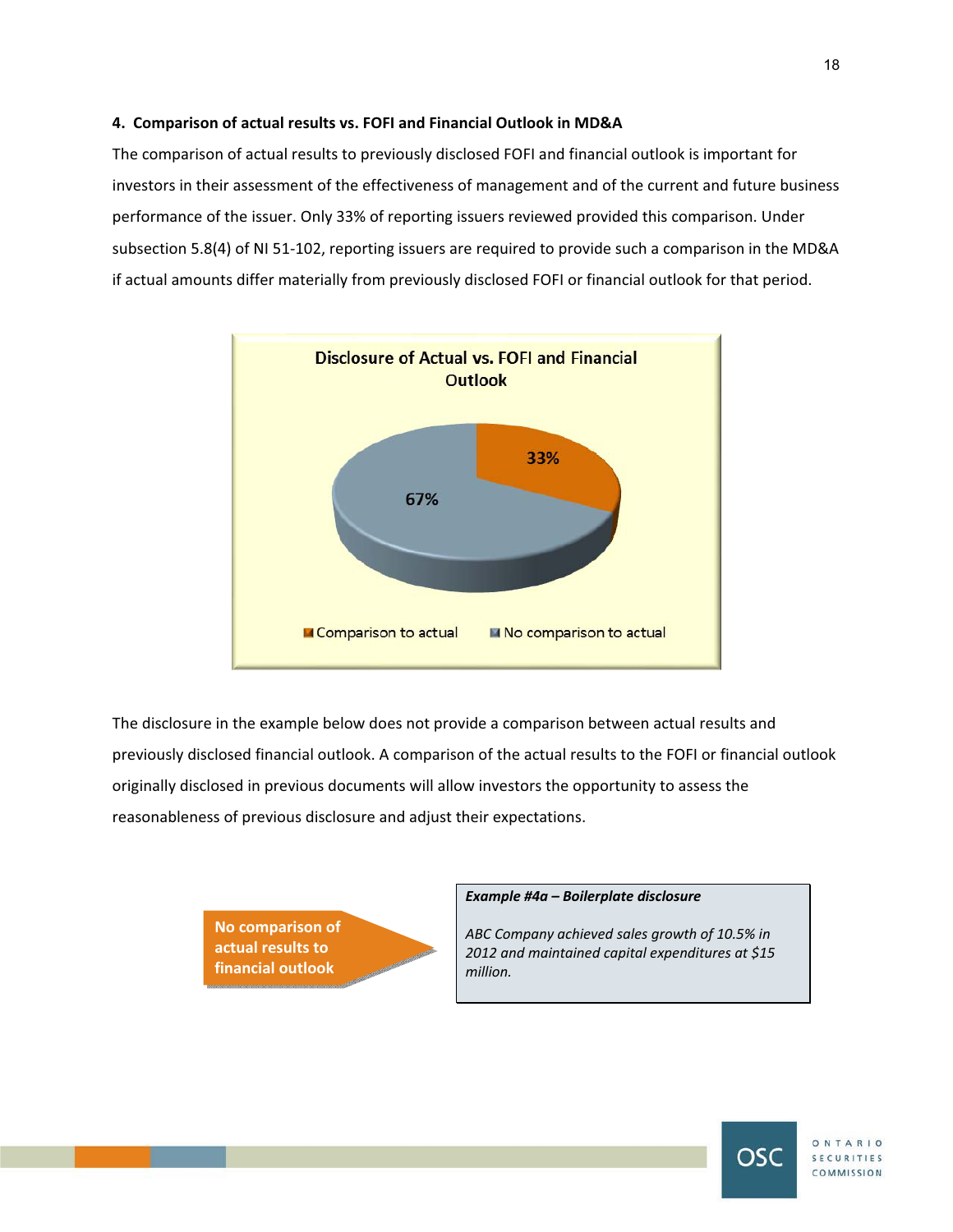The disclosure in the entity-specific example below provides a comprehensive discussion comparing actual results to previously disclosed financial outlook. The discussion includes a qualitative and quantitative explanation of the material differences. Investors will be able to clearly understand whether the targets were or were not achieved and why.

| 2012 objectives                     | Accomplishments in 2012                                                                                 |
|-------------------------------------|---------------------------------------------------------------------------------------------------------|
| Sales growth of 3-4%                | Sales growth of 10.5%                                                                                   |
|                                     | - A 6% increase in sales was achieved during fiscal 2012 due<br>to the introduction of product X in Q4. |
|                                     | - The remaining 4.5% of sales growth resulted from sales of                                             |
|                                     | product Y. The reduction of product Y's selling price drove an                                          |
|                                     | increase in sales volume for product Y.                                                                 |
| Capital expenditure \$25-35 million | Capital expenditure of \$15 million.                                                                    |
|                                     | - Spending was substantially lower than anticipated due to                                              |
|                                     | lower information technology enhancement requirements (\$8                                              |
|                                     | million) and less equipment replacements (\$7 million).                                                 |

## **Comparison**



| ONTARIO<br><b>SECURITIES</b><br>COMMISSION |
|--------------------------------------------|
|                                            |
|                                            |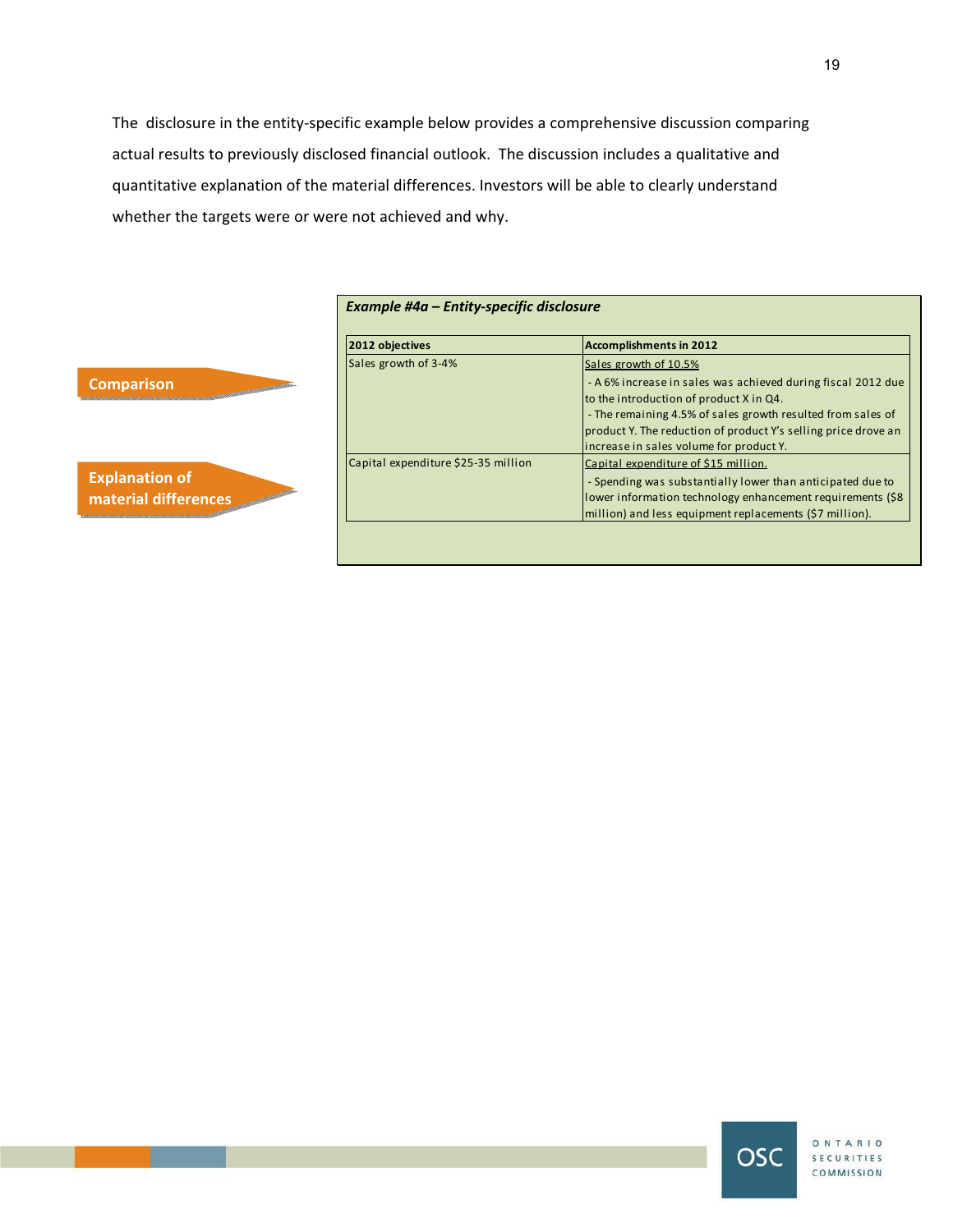## 5. Practice Points

Effective communication of FLI enables investors to have a better understanding of a reporting issuer's business, their long term objectives, and their progress in achieving those objectives. The following practice points will assist issuers and their advisors in promoting clear, transparent disclosure for FLI.

## **1. Quality of assumptions**

Assumptions should be reasonable and specific to a reporting issuer. Material factors and assumptions should be provided where FLI is disclosed. Qualitative, entity-specific and quantitative assumptions are informative and useful to investors.

## **2. Timely updating of ongoing progress**

Updating of ongoing progress as compared to previously disclosed FLI allows investors to assess corporate performance during the fiscal year. Affirmation of targets, disclosure of affected material differences, as well as updates on trends likely to impact future performance on a timely basis is informative information for investors. Disclosure of expected material differences is also important.

#### **3. Key Performance Indicators - financial and non-financial**

KPIs can help both reporting issuers and investors understand how well an issuer is progressing towards their objectives. Disclosure of an issuer's objectives along with their related KPIs is an important tool to measure success of corporate performance. KPIs can be both quantitative and qualitative in nature.

## **4. Separate Presentation**

Having a separate section with all FLI enables investors to easily identify information that constitutes material FLI and what represents historical information. The FLI for an issuer can be presented in a narrative format or through the use of tables and charts. A table that sets out objectives, key specific assumptions and risks will clarify the relationship between the underlying key components and the FLI.



ONTARIO SECURITIES COMMISSION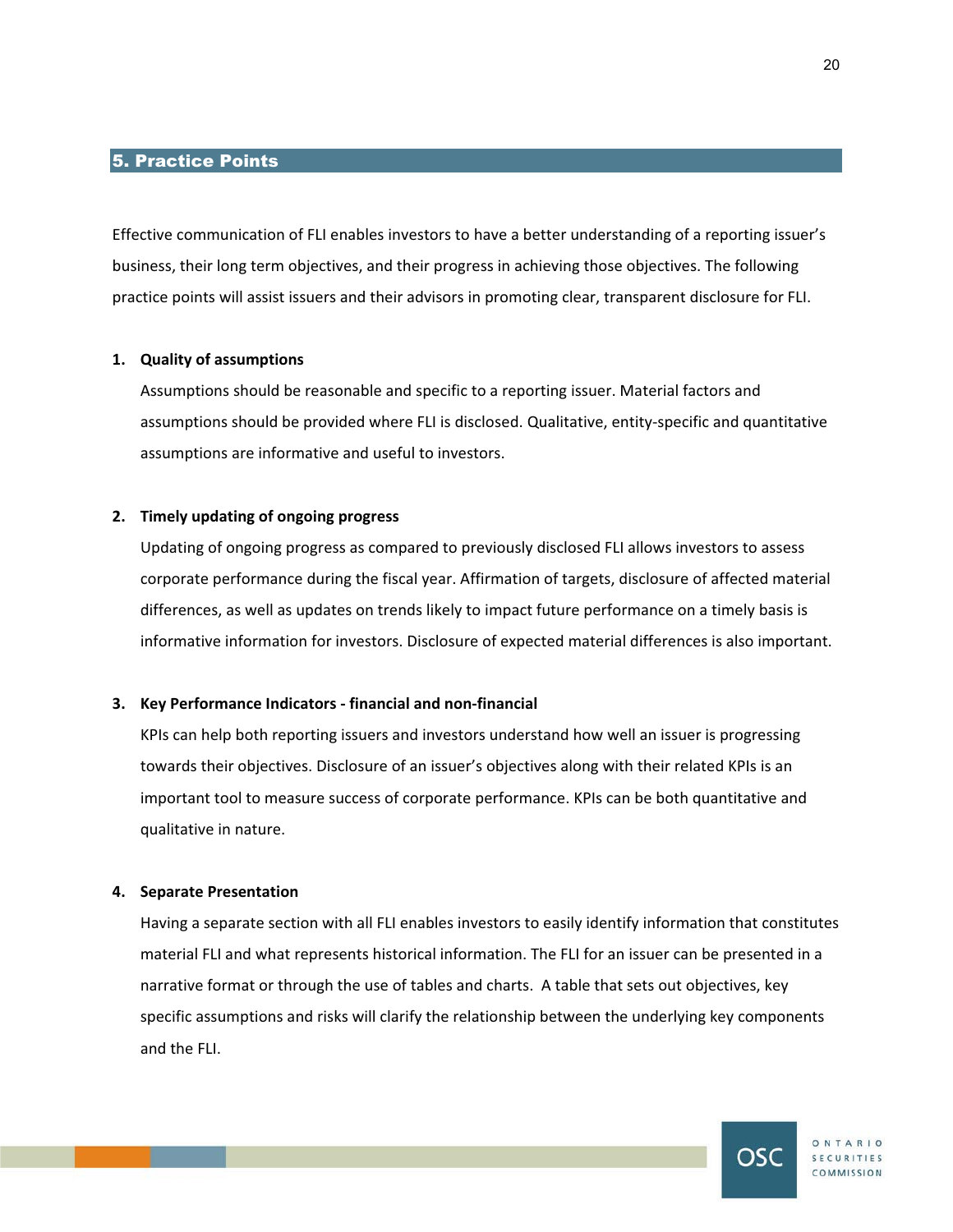## **5. Role of the Audit Committee and Board of Directors**

The audit committee and board of directors play a key role in the oversight of FLI. As such, they should consider reviewing and approving all FLI disclosure before it is publicly disclosed, including the underlying assumptions being used to develop the FLI.

The following is an illustration of an entity-specific example where the reporting issuer provides comprehensive and understandable FLI disclosure. The table includes discussion of the original target for the KPI, a comparison to actual results, inclusion of entity-specific related assumptions and updated targets for the upcoming year.

| <b>Scorecard</b>              | What we targeted | How we did | <b>Commentary</b>                                                                                                                                                                                                                                                                                                                                                                                                                                                                         | What we are targeting<br>to do in 2013 |
|-------------------------------|------------------|------------|-------------------------------------------------------------------------------------------------------------------------------------------------------------------------------------------------------------------------------------------------------------------------------------------------------------------------------------------------------------------------------------------------------------------------------------------------------------------------------------------|----------------------------------------|
| Same store sales<br>growth    | $3% - 5%$        | 6.30%      | Our same-store sales growth was driven<br>mainly by changes to our clothing lines with<br>quality products introduced at targeted price<br>points which contributed to positive product<br>mix, and combined with pricing, resulted in a<br>higher average sale per consumer.<br>Additional advertising targeted at our core<br>growth markets in Eastern U.S. also<br>contributed favourably, and we believe was<br>a significant factor in the strong<br>performance during the period. | 4%-6%                                  |
| <b>EPS (fully</b><br>diluted) | $$2.30 - $2.40$  | \$2.35     | A combination of operating income growth<br>driven primarily by continued strength in<br>corporate sales in the Americas, a lower<br>effective tax rate, and our share repurchase<br>program contributed to our EPS<br>performance in fiscal 2012.                                                                                                                                                                                                                                        | $$2.35 - $2.45$                        |



ONTARIO **SECURITIES** COMMISSION

OSC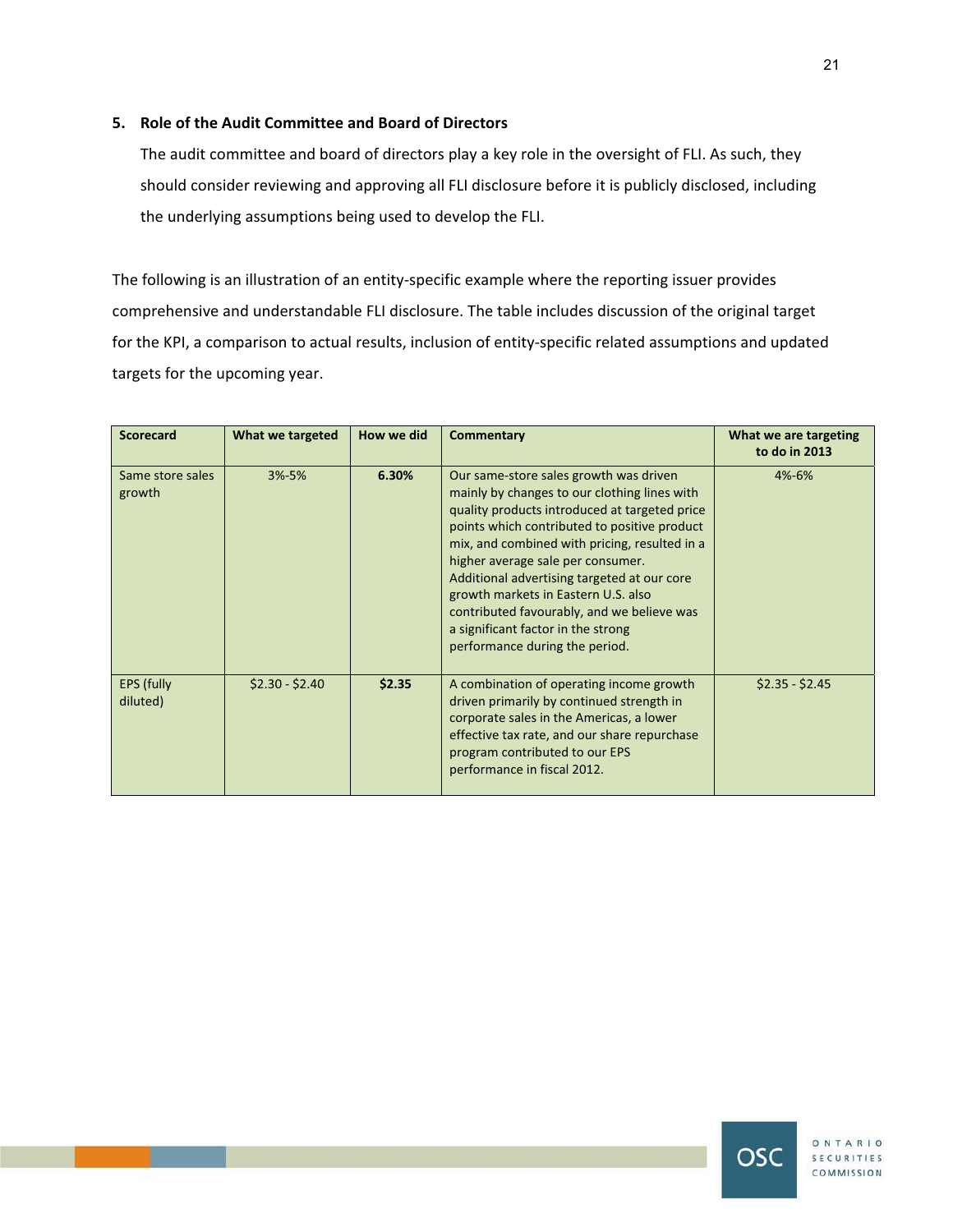## 6. Conclusions

The findings of our review illustrate that the quality of FLI continues to be an area where disclosure needs improvement. Investors continue to demand forward-looking information. Clear identification of FLI, detailed disclosure of entity-specific material factors and assumptions, updating FLI, and providing comparisons is important, required information for reporting issuers and can provide clear and informative information to investors.

Given its importance to investors, this is an area of disclosure we will continue to assess in our CD and prospectus review programs. Issuers who have not complied with the FLI requirements will be expected to take corrective action.



OSC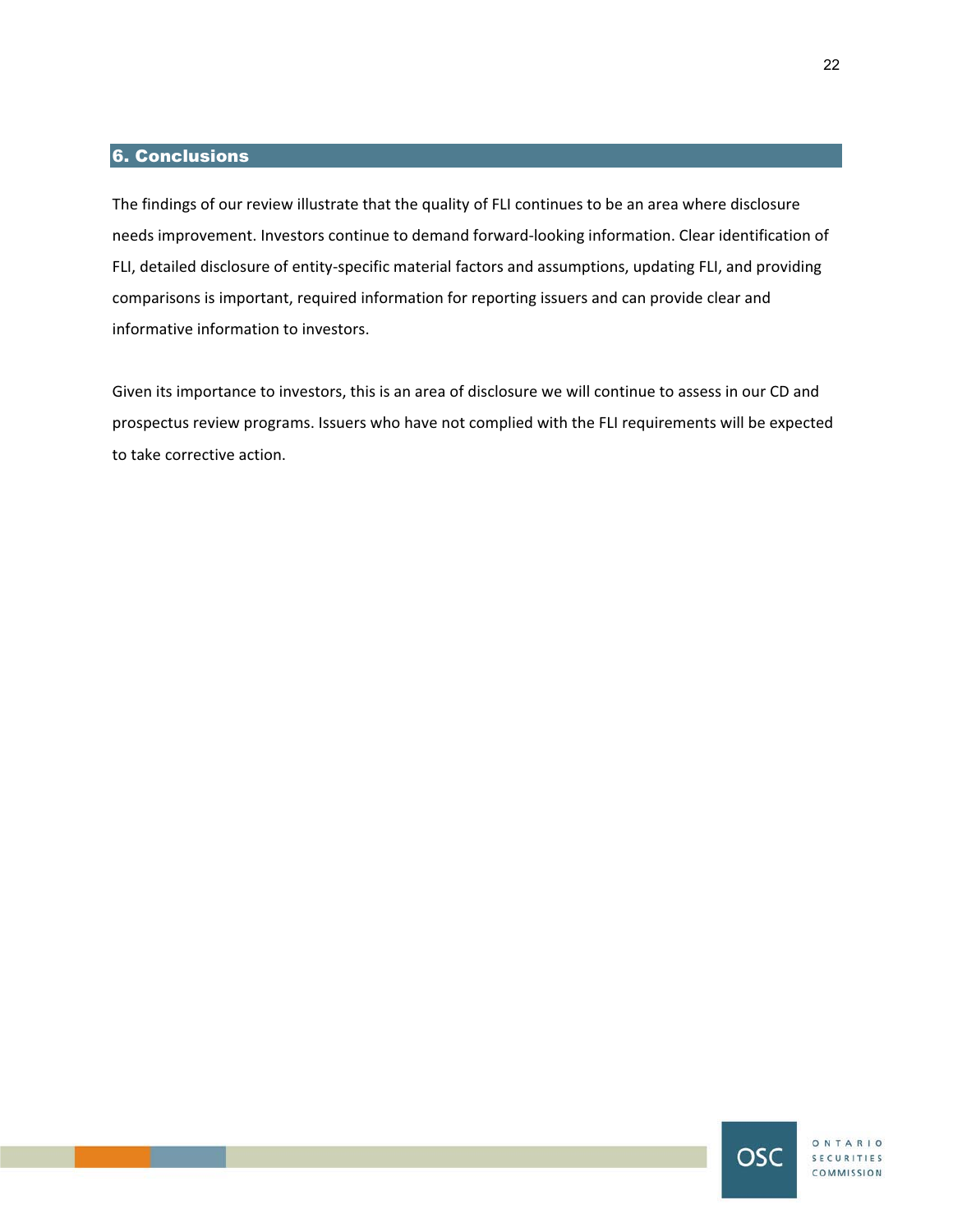## 7. Questions and Additional Resources

If you have any questions about this report, please contact:

# **Sandra Heldman**  Senior Accountant, Corporate Finance 416-593-2355 sheldman@osc.gov.on.ca **Ritu Kalra**  Senior Accountant, Corporate Finance 416-593-8063 rkalra@osc.gov.on.ca **Marie-France Bourret**  Accountant, Corporate Finance 416-593-8083 mbourret@osc.gov.on.ca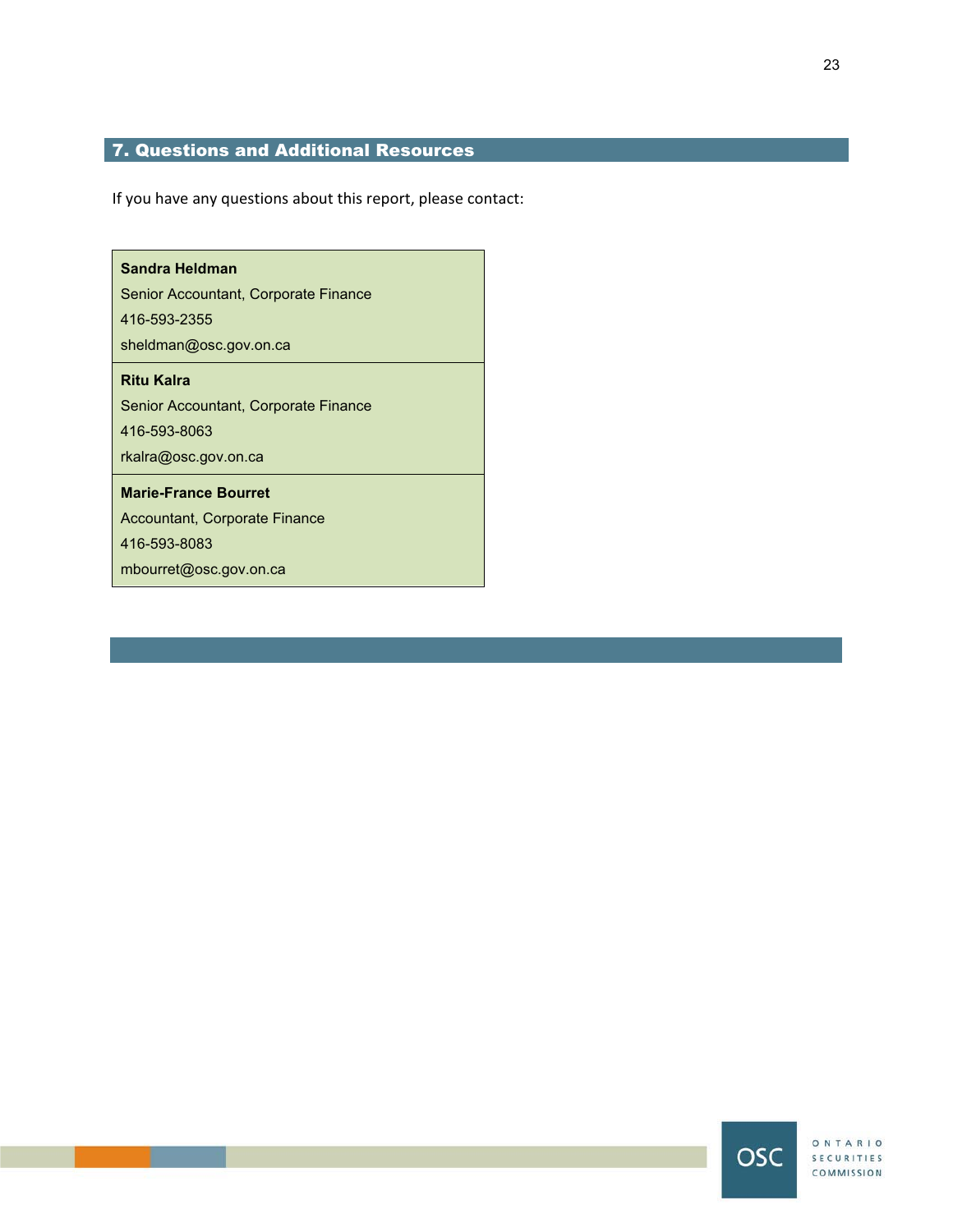# 8. Appendix A - Requirements

|                                                                      | <b>Rule Reference &amp;</b><br><b>Subsection</b> | <b>Description</b>                                                                                                                                                                                                                                                                                                                                                                                                                         | <b>FLI</b>              | <b>FOFI and</b><br>financial<br>outlook |  |
|----------------------------------------------------------------------|--------------------------------------------------|--------------------------------------------------------------------------------------------------------------------------------------------------------------------------------------------------------------------------------------------------------------------------------------------------------------------------------------------------------------------------------------------------------------------------------------------|-------------------------|-----------------------------------------|--|
| <b>Definitions</b>                                                   | 1.1 of NI 51-102                                 | Definitions for FLI, FOFI and financial outlook                                                                                                                                                                                                                                                                                                                                                                                            | ✓                       | $\checkmark$                            |  |
| <b>Reasonable Basis</b>                                              | 4A.2 of NI 51-102                                | Reasonable basis for FLI required                                                                                                                                                                                                                                                                                                                                                                                                          | $\overline{\checkmark}$ | $\overline{\checkmark}$                 |  |
|                                                                      | 4A.2 of NI 51-102CP                              |                                                                                                                                                                                                                                                                                                                                                                                                                                            |                         |                                         |  |
| <b>Assumptions</b>                                                   | 4B.2 of NI 51-102                                | Reasonable assumptions in the circumstances supporting<br>financial outlook or FOFI required<br>Financial outlook or FOFI must<br>$\bullet$<br>be limited to a period for which information can<br>be reasonably estimated (generally not more<br>than a year)<br>use the accounting policies the reporting issuer<br>$\bullet$<br>expects to use to prepare its historical F/S for the<br>period covered by the FOFI or financial outlook |                         |                                         |  |
| <b>Disclosure</b>                                                    | 4A.3(a) of NI 51-102                             | Information must be identified as FLI                                                                                                                                                                                                                                                                                                                                                                                                      | $\checkmark$            | ✓                                       |  |
|                                                                      | 4A.3(b) of NI 51-102                             | Users must be cautioned that actual results may vary from<br><b>FLI</b>                                                                                                                                                                                                                                                                                                                                                                    | ✓                       |                                         |  |
|                                                                      | 4A.3(b) of NI 51-102<br>4A.5 of NI 51-102CP      | Material risk factors that could cause actual results to<br>differ materially from the FLI must be identified                                                                                                                                                                                                                                                                                                                              |                         |                                         |  |
|                                                                      | 4A.3(c) of NI 51-102<br>4A.6 of NI 51-102CP      | Material factors and assumptions used to develop FLI must<br>be identified                                                                                                                                                                                                                                                                                                                                                                 | $\checkmark$            |                                         |  |
|                                                                      | 4A.3(c) of NI 51-102                             | Description of the issuer's policy for updating FLI if it<br>includes procedures in addition to those required under<br>Section 5.8 of NI 51-102 (described below)                                                                                                                                                                                                                                                                         | ✓                       | ✓                                       |  |
| <b>Additional</b><br>disclosure for<br>financial outlook<br>and FOFI | 4B.3(a) of NI 51-102                             | If the document containing the disclosure is not dated,<br>include the date management approved the FOFI or<br>financial outlook                                                                                                                                                                                                                                                                                                           |                         | ✓                                       |  |
|                                                                      | 4B.3(b) of NI 51-102                             | Purpose of financial outlook or FOFI must be explained                                                                                                                                                                                                                                                                                                                                                                                     |                         |                                         |  |
|                                                                      | 4B.3(b) of NI 51-102                             | Readers must be cautioned that information may not be<br>appropriate for other purposes                                                                                                                                                                                                                                                                                                                                                    |                         |                                         |  |
| <b>Updating FLI in</b><br>interim or annual<br>MD&A                  | 5.8(2) of NI 51-102                              | Disclose events or circumstances that have occurred in the<br>period that are reasonably likely to cause actual results to<br>differ materially from the previously publicly disclosed<br>material FLI. Discuss the expected differences. This applies<br>to FLI for a financial period that is not yet complete.                                                                                                                          | ✓                       | ✓                                       |  |
| <b>Comparison to</b><br>Actual                                       | 5.8(4) of NI 51-102                              | Disclose material differences between actual annual or<br>interim results and any FOFI or financial outlook previously<br>disclosed for the period                                                                                                                                                                                                                                                                                         |                         | ✓                                       |  |
| <b>Withdrawal</b>                                                    | 5.8(5) of NI 51-102                              | Disclose any decision to withdraw previously disclosed FLI.<br>The events and circumstances that led to this decision must<br>be discussed as are the assumptions underlying the FLI that<br>are no longer valid.                                                                                                                                                                                                                          | $\checkmark$            | ✓                                       |  |

ONTARIO **OSC** SECURITIES COMMISSION